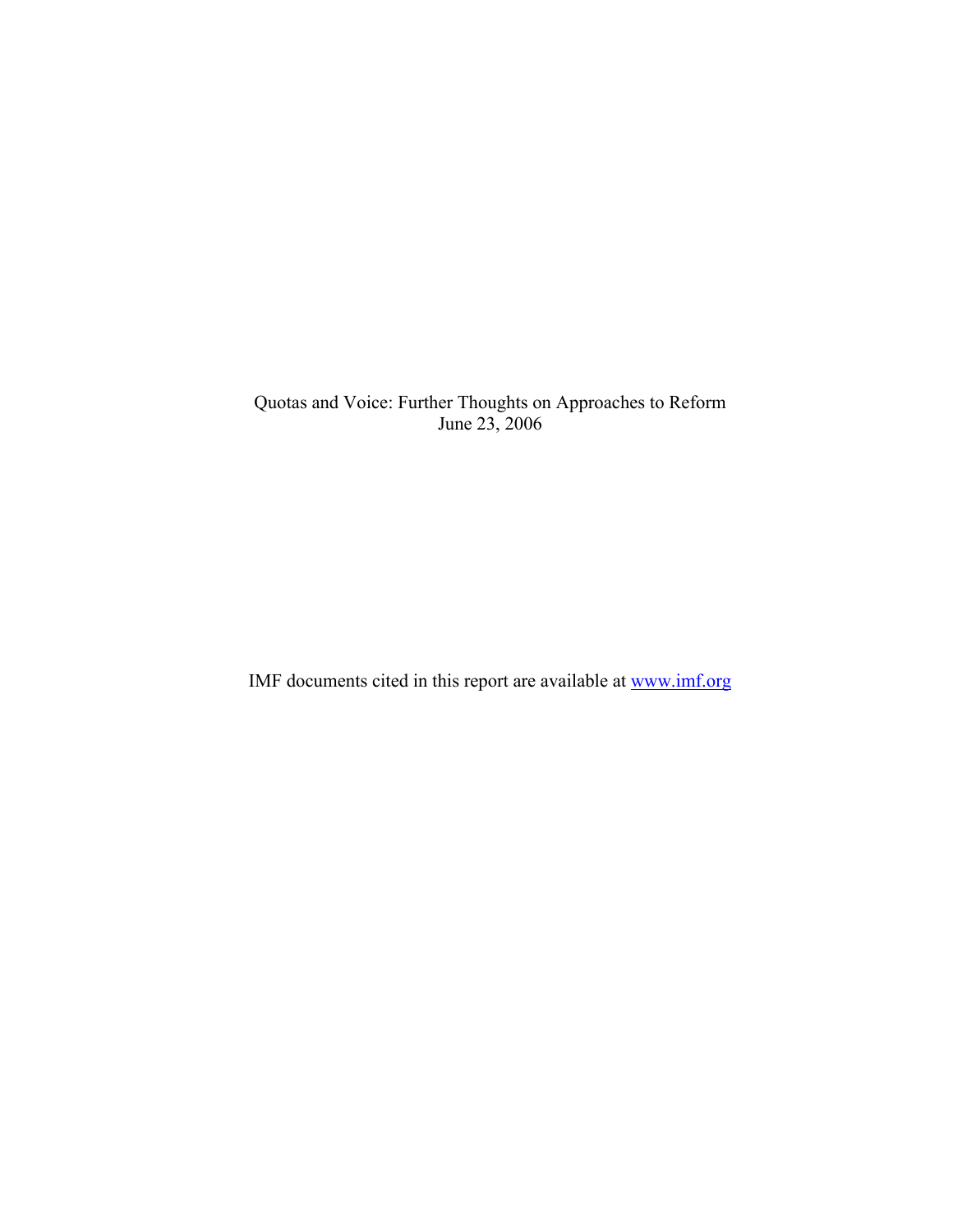# INTERNATIONAL MONETARY FUND

# **Quotas and Voice: Further Thoughts on Approaches to Reform**

Prepared by the Working Group on Quotas and Voice<sup>1</sup>

June 23, 2006

|             | Contents                                                                            | Page |
|-------------|-------------------------------------------------------------------------------------|------|
| $I_{\cdot}$ |                                                                                     |      |
| II.         |                                                                                     |      |
| III.        |                                                                                     |      |
| IV.         |                                                                                     |      |
| V.          |                                                                                     |      |
| VI.         |                                                                                     |      |
| VII.        |                                                                                     |      |
| Tables      |                                                                                     |      |
| 1.          |                                                                                     |      |
| 2.          | Countries Underrepresented by over 40, 50, and 60 Percent Relative to Existing      |      |
|             |                                                                                     |      |
| 3.          | Countries Underrepresented by over 40, 50, and 60 Percent Relative to Existing      |      |
|             | Formulas and by Four Variables Relevant for Quota Calculations 18                   |      |
| 4.          | Countries Underrepresented by over 40, 50, and 60 Percent Relative to Existing      |      |
|             | Formulas and by at Least Three of Four Variables Relevant for Quota Calculations.19 |      |
| 5.          | Countries Underrepresented by over 40, 50, and 60 Percent Relative to Existing      |      |
|             | Formulas and by at Least Three of Four Variables Relevant for Quota Calculations    |      |
|             | plus a Ratio of Three-Year Average GDP Share to Actual Quota Share Greater          |      |
|             |                                                                                     |      |
| 6.          | Countries Underrepresented by over 40, 50, and 60 Percent Relative to Existing      |      |
|             |                                                                                     |      |
| 7.          |                                                                                     |      |

<sup>&</sup>lt;sup>1</sup> Messrs. Burton (Chair), Ahmed, Anjaria, Hagan, Kuhn, and Kincaid.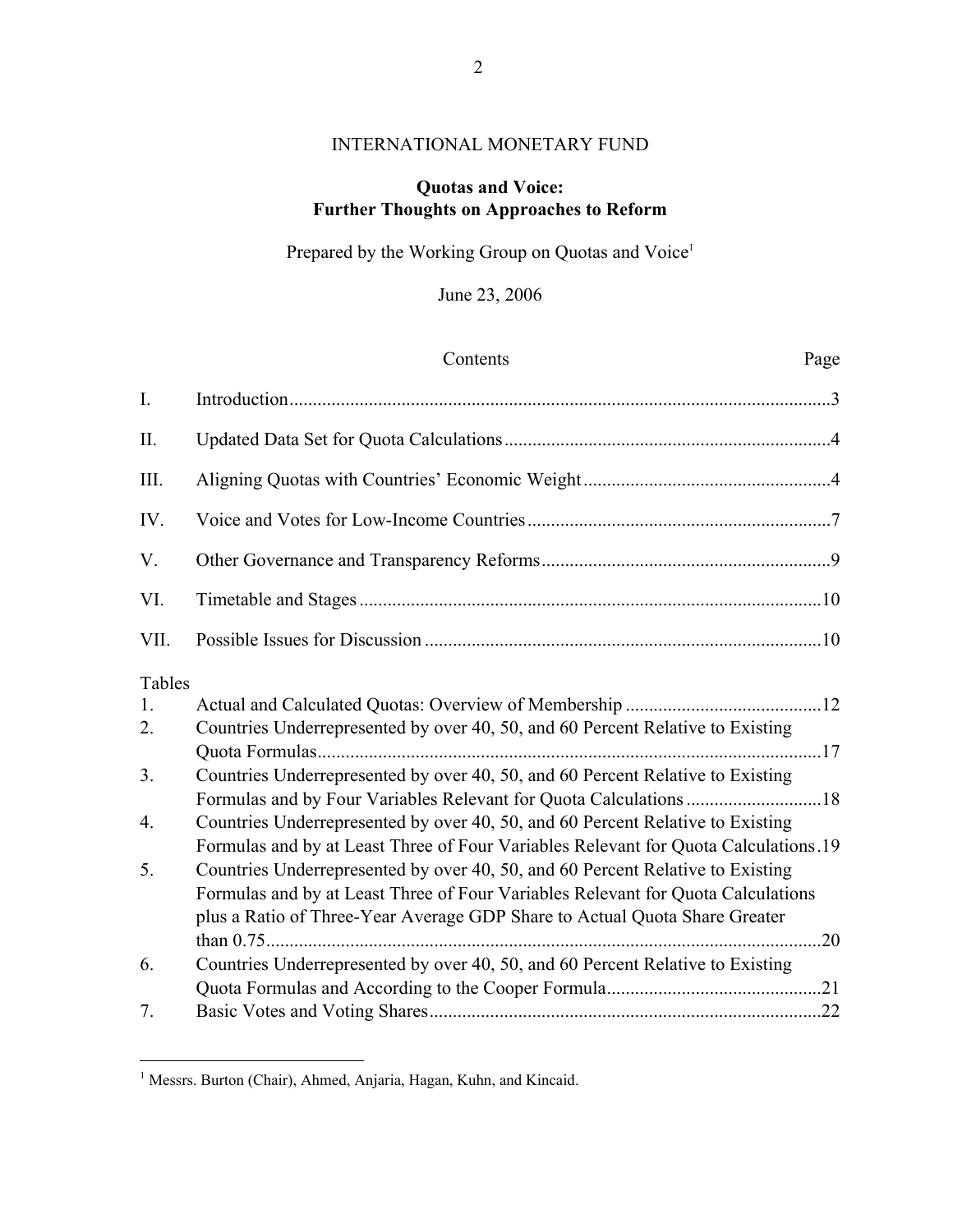### **I. INTRODUCTION**

1. **There is now widespread recognition that addressing quota and voice imbalances across the membership is essential for preserving the effectiveness of the Fund and its credibility as a cooperative institution.** As noted in the Managing Director's Report on Implementing the Medium-Term Strategy,<sup>2</sup> members' quotas have become increasingly out of line with countries' economic weight in the global economy. In addition, the declining role of basic votes since the Fund was established has weakened the voice of smaller developing countries.

#### 2. **Discussion of these issues has been taking place both inside and outside the**

**Fund.** A Board paper in September 2005 laid out the key issues under consideration on the quota and voice agenda,<sup>3</sup> and the Managing Director's Medium-Term Strategy (MTS) and related background paper suggested a two-stage process for quota and voice reform, with ad hoc increases for the clearly most underrepresented members as the centerpiece of the first stage, and more fundamental reforms in the second stage. As indicated in the summing up of that discussion, this general approach has garnered broad, though not unanimous, support.

3. **In recognition of the importance of this issue, the April 2006 Communiqué of the IMFC called on the Managing Director, working with the IMFC and the Executive Board, to come forward with concrete proposals for agreement at the Annual Meetings**  in Singapore.<sup>4</sup> Since then, quota and voice issues have continued to be discussed in various other international fora, including a G-20 deputies meeting, the European Union's Sub-Committee on IMF and Related Issues, and the ad hoc group of African Caucus of finance ministers. Management has also discussed these issues in bilateral meetings with authorities of a number of member countries.

4. **While the sequence and timing of the specific reform proposals is still to be worked out, the underlying principles are clear and can be summarized as follows.** First, the approach of basing countries' voting power in the IMF largely on their respective weight in the world economy remains sound, given the mandate of the institution; however, the Fund's continuing legitimacy and effectiveness require that adjustments in quota shares and voting power keep better pace with changes in country economic performance in a dynamic global economy. Second, ways need to be found to ensure that low income members, whose share in the world economy is small but for whom the Fund provides important policy advice and financing, have adequate opportunities to participate in the governance of the institution and to contribute to its evolving agenda and priorities. And third, while applying these

<sup>2</sup> *The Managing Director's Report on Implementing the Medium-Term Strategy* (2006).

<sup>3</sup> *Quotas and Voice—Further Considerations* (2005).

<sup>&</sup>lt;sup>4</sup> The IMFC Communiqué of April 22, 2006 stated that the IMF's effectiveness and credibility as a cooperative institution must be safeguarded and its governance further enhanced, emphasizing the importance of fair voice and representation for all members. It underscored the role an ad hoc increase in quotas would play in improving the distribution of quotas to reflect important changes in the weight and role of countries in the world economy. The Committee also agreed on the need for fundamental reforms.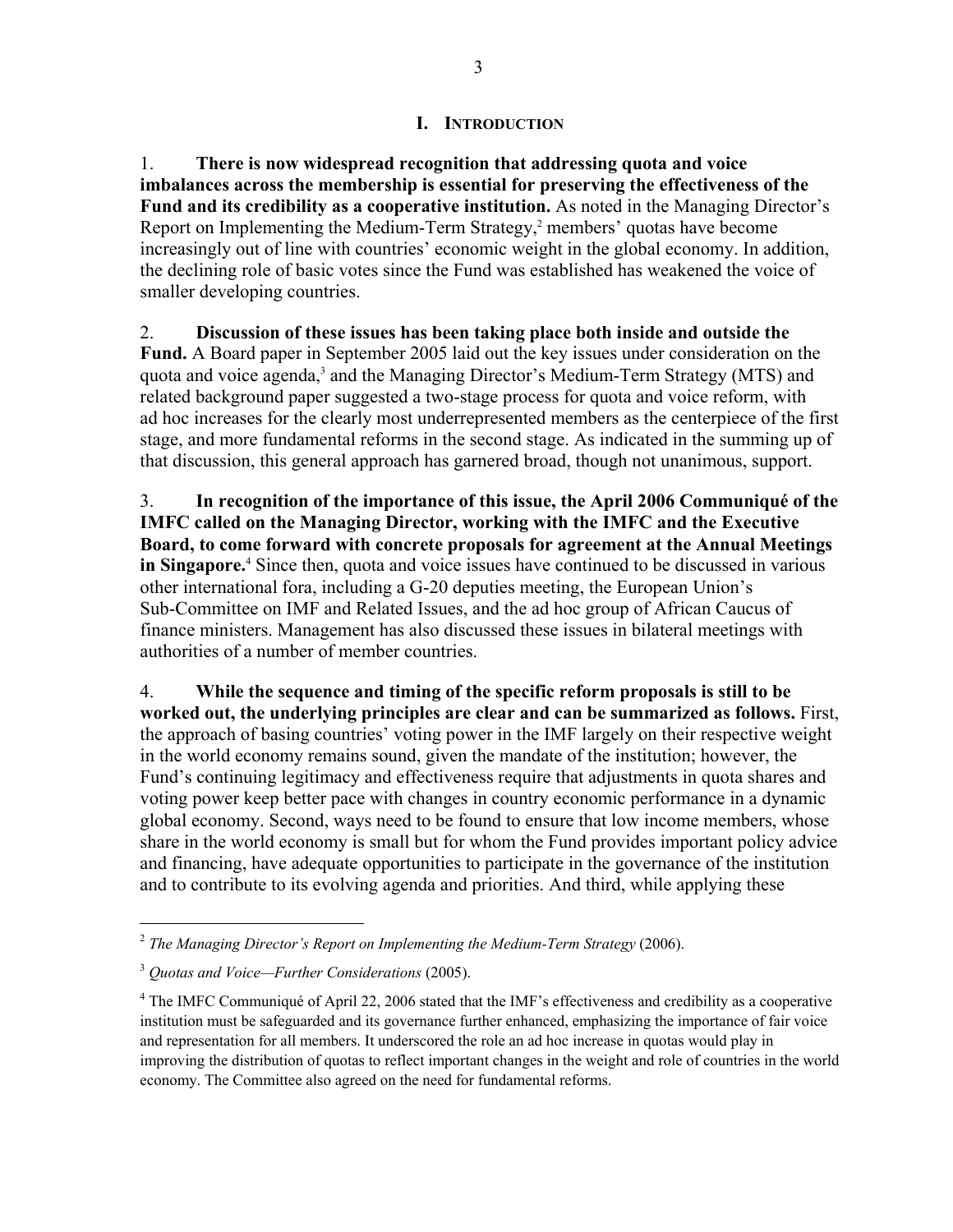principles is necessarily a gradual and incremental process, there is both the expectation and the potential to initiate a substantial and time-bound program of governance reforms at the Singapore Annual Meetings and to implement its core elements over a subsequent period of two years.

5. **This paper attempts to set out the principal issues that will need to be resolved in formulating a proposal that can command broad support at the Annual Meetings in Singapore.** It should be seen as putting forward possible options for informal discussion by the Board, as part of the process of formulating a package for Singapore, and not viewed as constituting a specific proposal.

# **II. UPDATED DATA SET FOR QUOTA CALCULATIONS**

6. **Staff has updated the data set used for quota calculations to cover the period through 2004.** The updated data set is presented in a companion paper, which shows both the traditional economic and financial variables used in the existing five formulas, and the alternative variables that have been discussed by the Executive Board in the context of a new quota formula.<sup>5</sup> The data set incorporates adjustments that have been made in line with past practice to the external transactions data for countries with significant re-export, international banking interest, and nonmonetary gold transactions. These adjustments are only made at the point at which quota discussions reach a relatively advanced stage, and seek to ensure that the openness variables, which have a large impact on calculated quotas under the current formulas, are indicative of members' relative economic positions. While it seems appropriate to continue this practice as long as the current formulas are used, the future need for such adjustments could be revisited as part of the agreement on a new quota formula.

7. **Table 1 shows the impact of the new data set on the relationship between individual members' actual quota shares and their relative economic positions.** The overall picture is broadly similar to that presented previously in the background paper on quotas and voice, though with some significant changes for individual countries. In particular, based on the existing quota formulas and quota variables as traditionally specified, there are now 25 members with a calculated quota share at least 40 percent above their actual quota share (compared with 20 members previously), with 19 of those members at least 50 percent underrepresented (compared with 16 previously). Table 1 also presents a comparison of actual quota shares with members' shares in each of the four variables that have been considered by the Board in the context of discussions on a new quota formula.

# **III. ALIGNING QUOTAS WITH COUNTRIES' ECONOMIC WEIGHT**

8. **It is generally agreed that the first step in this process would center on ad hoc quota increases for a group of underrepresented countries.** This would provide an immediate response to the most egregious cases of underrepresentation and be the first step in a time-bound program of actions to agree and implement more fundamental governance reforms. Key issues to be addressed in this process are: (i) how to identify the countries

<sup>5</sup> See *Quotas—Updated Calculations* (2006).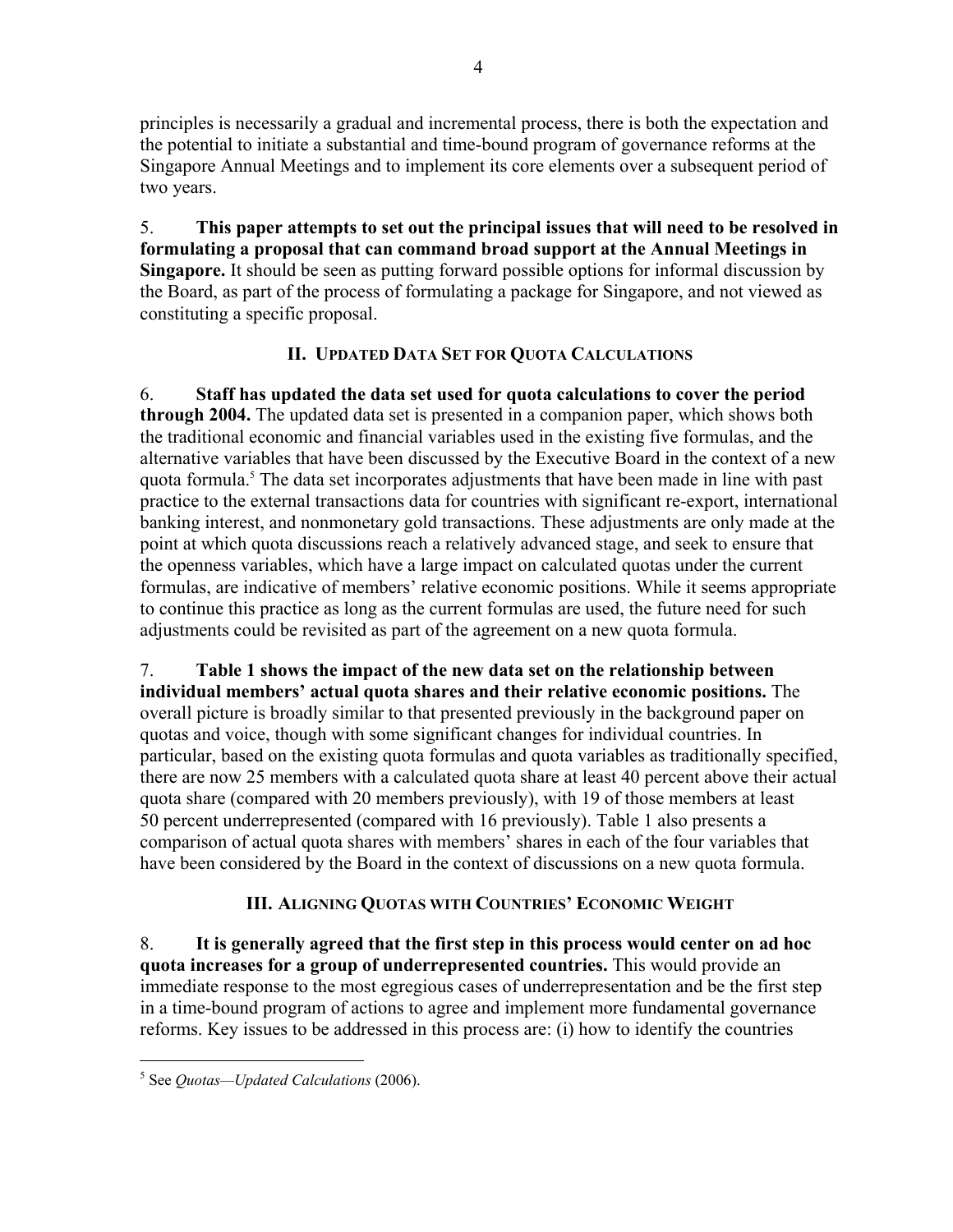eligible for the first round of ad hoc increases, (ii) the appropriate size and distribution of those increases; (iii) agreement on a new quota formula for guiding subsequent quota increases; and (iv) the process and timetable for further quota adjustments beyond the first round of ad hoc increases.

# **Identification of countries for the first round of ad hoc increases**

9. **The first round of increases should cover countries that meet a robust standard of underrepresentedness.** There is a concern that, given the shortcomings of the existing quota formulas (see below), ad hoc increases without agreement on a revised quota formula could create new distortions in the distribution of quota shares. Given these concerns, while the existing quota formulas can be a starting point for determining eligibility for an ad hoc increase, these will need to be supplemented by other metrics or filters. In particular, a case can be made that GDP should play some role in any supplementary filters used, given the widespread view that GDP should carry a larger weight in any new quota formula. In any event, the approach should involve the transparent application of relevant criteria across the membership.

# 10. **The existing quota formulas can be used as a first filter for determining**

**eligibility.**<sup>6</sup> Table 2 illustrates the countries that are underrepresented by more than 40 percent, 50 percent and 60 percent, based on the ratio of calculated to actual quota shares using the existing quota formulas (and the quota variables as traditionally specified, see *Quotas and Voice—Further Considerations* (2005)) and updated data (as presented in *Quotas—Updated Calculations* (2006)). The membership will have to agree on the precise choice of cut-off threshold but a significant degree of underrepresentation according to the existing quota formulas is desirable, given the importance of making sure that countries included are underrepresented beyond any reasonable doubt.

## 11. **Supplementary filters should be designed to provide assurance that countries identified in this way are clearly underrepresented.** While by no means exhaustive of the possibilities, in this paper the following are considered:

i. *Underrepresentation according to all four variables (GDP, openness, variability, and reserves) that the Board has broadly considered as appropriate for inclusion in a new*  quota formula.<sup>7</sup> This has the advantage of providing a strong guarantee that any country meeting this criterion will be underrepresented according to any new quota formula.

<sup>6</sup> Appendices II and III of *Quotas and Voice—Further Considerations* (2005) provide background information on the current quota formulas.

 $<sup>7</sup>$  With regard to alternative variables that might be included in a new quota formula, at the most recent</sup> discussion of this topic in September 2005, most Directors reconfirmed that a revised formula should be based on an updating of the traditional economic and financial variables, and comprise at most four variables. These variables include GDP as the most important indicator of economic size, a measure of openness, variability, and official international reserves. (As explained in *Quotas and Voice—Further Considerations* (2005), these variables differ in some respects from those used in calculating quotas under the current formulas.)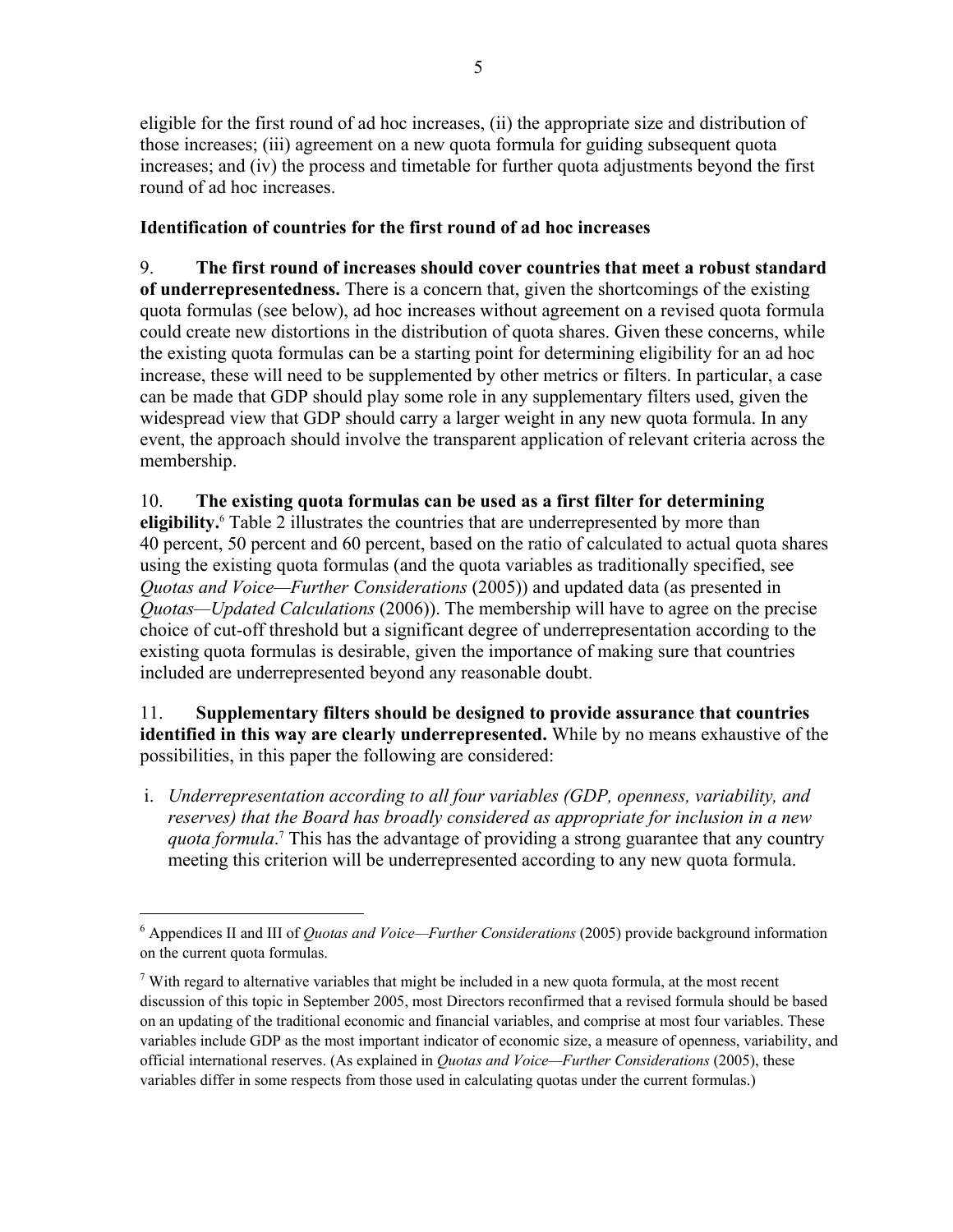- ii. *Underrepresentation according to at least three of these four variables.* This filter provides a somewhat weaker guarantee of underrepresentation than (i), including the possibility that countries may not be underrepresented based on GDP alone.
- iii. *Underrepresentation according to at least three of these four variables, plus a ratio of share in GDP to actual quota share of at least 0.75.*<sup>8</sup> This provides somewhat greater assurance than (ii) that countries included would continue to be significantly underrepresented under a new quota formula, given the higher weight likely to be attached to GDP.
- iv. *Underrepresentation according to the Cooper formula.*<sup>9</sup> The Cooper formula placed a weight of around two-thirds on GDP and one-third on external vulnerability.

12. **The results of combining these possible initial and supplementary filters are shown in Tables 3–6.** Four countries (China, Korea, Mexico, and Turkey) meet the most stringent test—namely underrepresentation by more than 60 percent according to the ratio of calculated to actual quota share (based on the existing quota formulas), and according to each of the four variables that have been considered for inclusion in a new formula.<sup>10</sup> Using a lower threshold for the ratio of calculated to actual quota share of 1.4 does not expand this group. Using alternatives (ii)–(iv) above for the supplementary filters creates larger groups of potentially eligible countries, with the groups expanding as the threshold of calculated to actual quota share is lowered.

### **Size and distribution of the first round of ad hoc quota increases**

13. **Deciding on the aggregate size of the ad hoc increase involves a trade-off between making initial progress in reducing the underrepresentation of countries, and preserving incentives and a margin for maneuver for more fundamental reforms.** It also depends, of course, on the dilution in share that other members not benefiting in the first stage are willing to accept. As regards the determination of individual ad hoc increases, this could be done in proportion to the extent of underrepresentation (e.g., the difference between the quota implied by an agreed cut-off ratio of calculated to actual quota share, and the actual quota). Other approaches are possible, of course, including ones that involve supplementary rules, for example limiting increases as needed to avoid violating relationships to GDP-based criteria.

 $8$  The 0.75 ratio is admittedly arbitrary, and a higher ratio would provide greater assurance.

 $9^9$  The Cooper formula was proposed in 1999 by the Quota Formula Review Group (QFRG), which was convened by the Fund (and chaired by Professor Richard Cooper of Harvard University) to review the quota formulas. The QFRG recommended a single formula with two variables: GDP as a measure of the ability to contribute resources to the Fund, and variability of current receipts and net long-term capital flows as a measure of external vulnerability—with the former to have about twice the weight of the latter. The variant of the Cooper formula presented in these calculations uses variability of current receipts plus net capital flows, in line with previous Board discussions.

<sup>&</sup>lt;sup>10</sup> These four countries are also underrepresented according to each of the five variables used in the current quota formulas.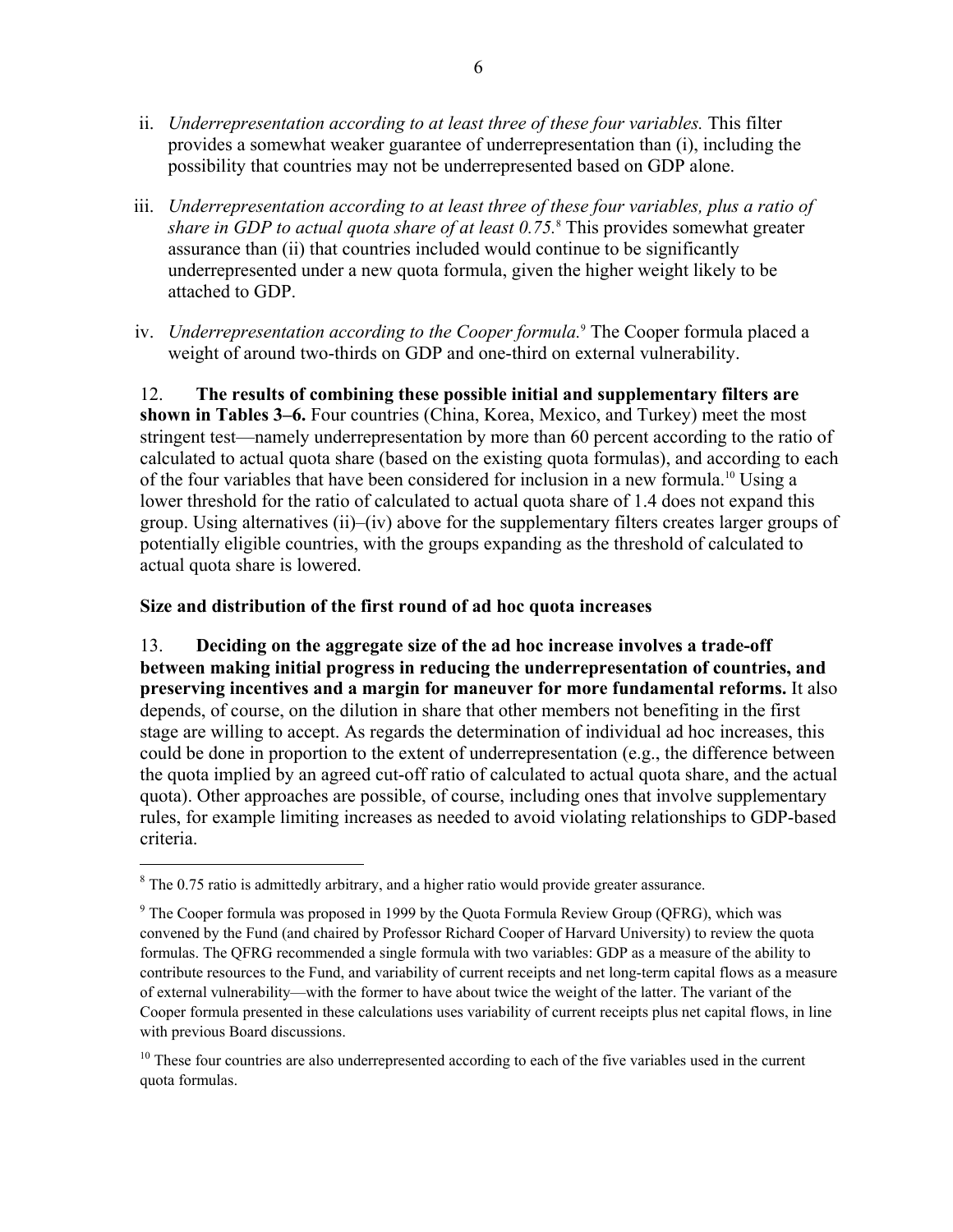### **A new quota formula**

 $\overline{a}$ 

14. **A more fundamental realignment over time of quotas with weight in the global economy, beyond the initial ad hoc quota increases, would be difficult without agreement on a new quota formula, given the shortcomings of the current approach.** Some progress has been made in Board discussions on possible revisions to the current quota formula, with broad agreement that: (i) a simpler and more transparent approach should be adopted; and (ii) consideration should be limited to at most the four variables (GDP, openness, variability, and reserves), as mentioned earlier.11 There is also significant support for the view that GDP is the most important indicator of economic size, and should have a higher weight than in the current formulas. The difficult issues that remain to be resolved, including agreeing on the precise weights for each variable, would need to be taken up in the months following the Singapore meetings.

## **Further adjustments to quota shares**

15. **Once a new quota formula is agreed, it would be important to ensure that further progress is made over time in aligning quota shares with economic weight based on the new formula.** As in the past, however, such alignments are likely to occur gradually.

- *A second round of ad hoc quota increases* could be helpful in bringing about some further adjustment in shares in the near term. It could cover a wider range of countries than the first round, since agreement on a new formula should help resolve the eligibility issues faced by the first stage increases. The questions of the size and distribution of the second round of ad hoc quota increases would be discussed only in the context of agreement on the new quota formula. Some large countries potentially eligible for ad hoc quota increases in the second round could choose to forego them, or at least limit the increases they accepted to the amount necessary to preserve their quota or voting share.
- *A commitment to ensuring that any future quota increases, including in the context of general reviews, would further realign quota shares with economic weight.* While recognizing the primary role of quota increases in ensuring that the Fund has adequate liquidity to meet its needs, such a commitment would provide increased assurances that relative quotas will be updated on a more timely basis in the future to take account of changing country weights in the world economy.

## **IV.VOICE AND VOTES FOR LOW-INCOME COUNTRIES**

16. **There is broad agreement on the need for measures to enhance the voice and representation of low-income countries, especially in Africa, whose weight in the world economy has declined but where the Fund continues to play an important advisory and financing role.** The more promising measures to address these concerns are an increase in

 $11$  On reserves, a number of Directors considered that, for many members with access to capital markets, reserves are of a declining importance and should be excluded.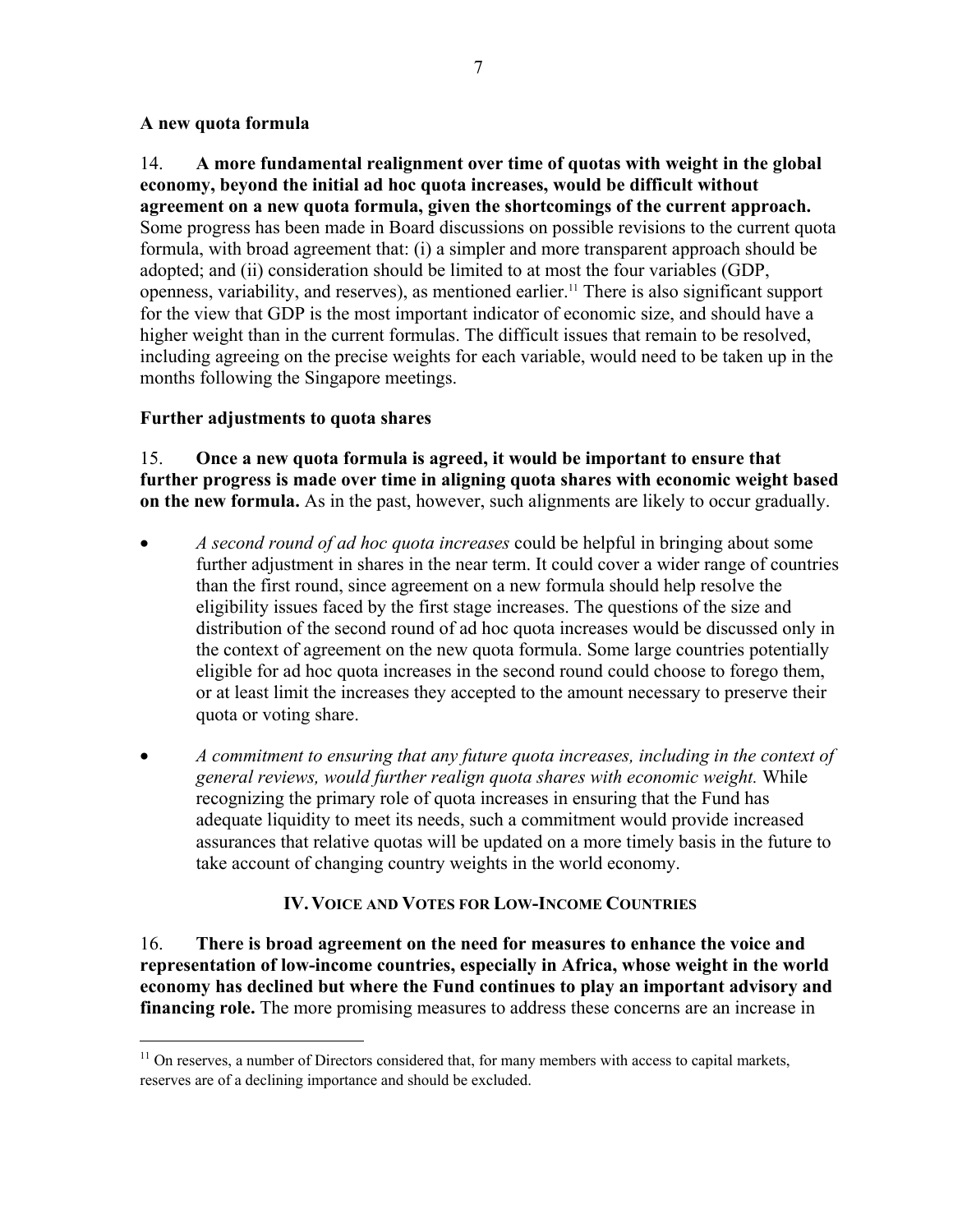basic votes, accompanied by measures to strengthen the capacity of the African Executive Directors' offices to deal with the workload for the large number of countries they represent.

## **Basic votes**

 $\overline{a}$ 

17. **The fact that each member has the same number of basic votes––an amount that is specified in the Articles––reflects the principle of equality of states.** An increase in basic votes, which have declined progressively from 11 percent of total votes to just over 2 percent, would give the smallest members of the Fund a greater voice in the Fund's deliberations.12 It would also mitigate the likely erosion over time of voting shares of many low-income countries, which are overrepresented on the basis of the current quota formulas and any likely new formula.

18. **While there is considerable support for an increase in basic votes, which would require an amendment of the Fund's Articles, only limited discussion has taken place of the possible size of such an increase, and its implications.** To illustrate the effects of a possible increase in basic votes, three scenarios (based on the current distribution of voting shares) are considered: (i) a doubling of basic votes; (ii) a tripling of basic votes; and (iii) restoring the share of basic votes in total voting power to 11 percent, or approximately its share when the Fund was established. The results of these simulations are shown in Table 7, with the voting share of developing countries increasing by amounts ranging from 0.8 percentage point (doubling of basic votes) to 3.5 percentage points (restoring basic votes to roughly their original share in voting power).

19. **Consideration could also be given to introducing a mechanism for safeguarding the share of basic votes in total voting power,** thereby to some degree safeguarding the voting power of small countries. One option would be the inclusion of a mechanism that keeps the ratio of basic votes to total voting power constant as quotas increase (thereby avoiding the need for further amendment of the Articles each time an increase is sought).

20. **An increase in basic votes could be agreed in principle in Singapore, although it would only be implemented as part of the second stage.** Combining an increase in basic votes with the second round ad hoc quota increases would avoid further declines in the voting shares of underrepresented countries not benefiting from the first stage. In addition, for most members, an amendment of the Fund's Articles would require legislative approval—a process that could take up to two years.<sup>13</sup> Moreover, many countries are likely to

<sup>&</sup>lt;sup>12</sup> The basis for calculating voting power—and the role of basic votes—is set out in Article XII, Section 5(a) of the Fund's Articles of Agreement. It provides that "[E]ach member shall have two hundred and fifty votes plus one additional vote for each part of its quota equivalent to one hundred thousand special drawing rights." The two hundred and fifty votes specified in this provision are generally referred to as "basic votes". This provision represents a compromise between two possible bases of voting power: voting power proportionate to quota subscriptions and voting power based on the principle of equality of states. The equal distribution of basic votes reflected the latter principle**.** 

<sup>&</sup>lt;sup>13</sup> To become effective, an amendment of the Fund's Articles requires acceptance by three-fifths of the members, having eighty-five percent of the total voting power (Article XXVIII of the Fund's Articles).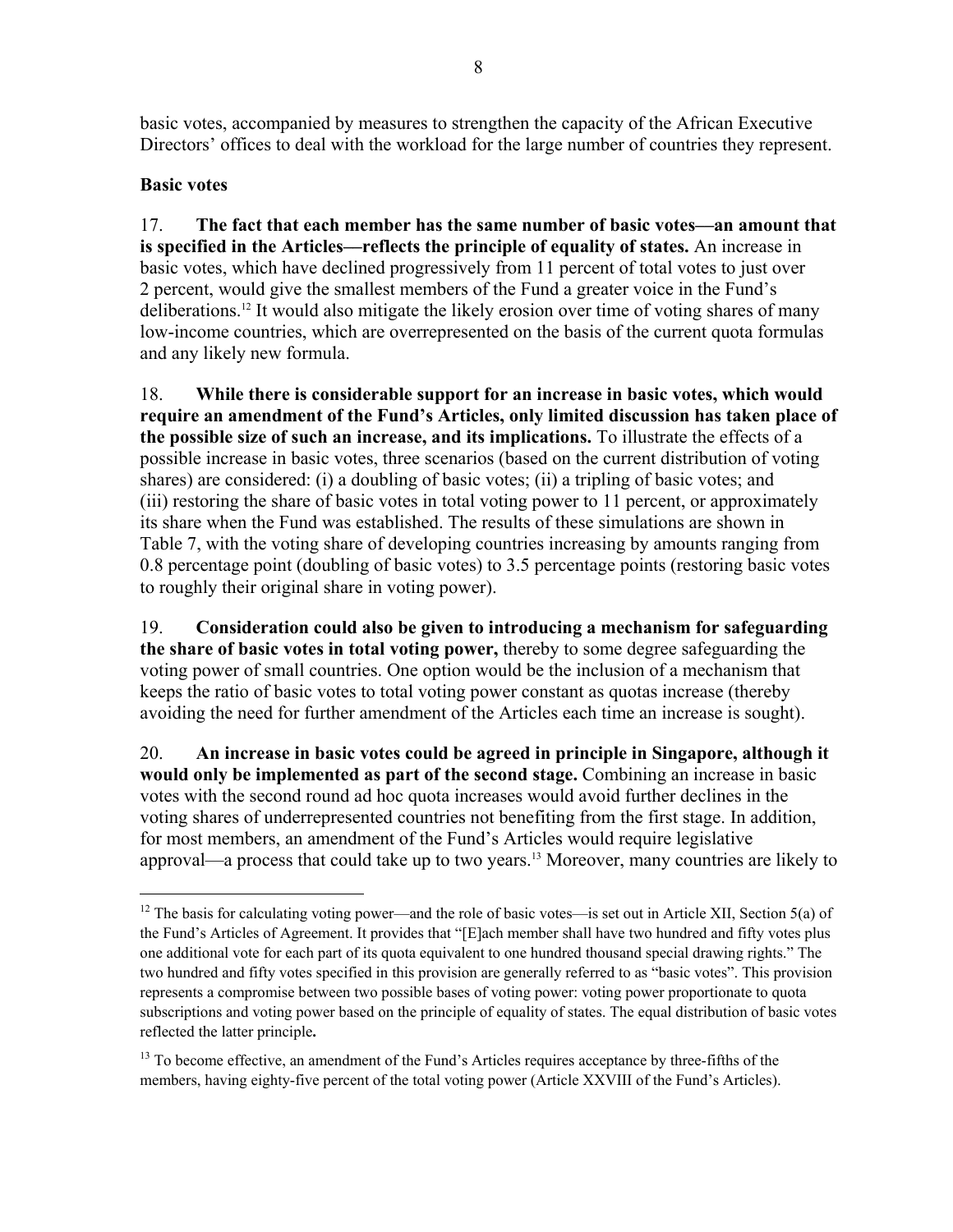prefer seeking legislative approval for Fund-related reforms only once during the two-year program of governance reforms, thereby bundling together an increase in basic votes with other Fund-related actions needing legislative approval during this period.

# **Strengthening the capacity of African Executive Directors' offices**

21. **The challenges faced by the two African chairs, each of which represents more than 20 countries, are serious and widely recognized.** Some strengthening of the capacity of these offices was agreed in 2003, and it may be opportune to consider what additional steps can be taken in this direction.

## **Enhancing opportunities for regular dialogue between African Governors and Fund management**

22. **In recent years, management has intensified contacts with leaders in Africa and other low-income countries in different fora as a vehicle for getting input into issues confronting the Fund, including the design of new facilities for low-income countries and policy issues.** Management meets with all African governors at the Annual Meetings and with selected governors on specific policy issues at both the Fall and Spring Meetings. In addition, management has paid frequent visits to Africa meeting with several Heads of States and African Governors to discuss issues of relevance to the Fund. These avenues need to be built upon to ensure that views of African governors are taken into account in the formulation of Fund policies, including those of relevance for low-income countries.

# **V. OTHER GOVERNANCE AND TRANSPARENCY REFORMS**

# 23. **Beyond the reform ideas set out above, a number of other suggestions to enhance the legitimacy and effectiveness of the institution have been proposed in various fora.**  Among them are changes to the size and composition of the Executive Board and to the process for selection of the Managing Director.

# **Size and composition of the Executive Board**

 $\overline{a}$ 

24. **While the issue of the size and composition of the Executive Board has been under discussion within the membership, opinions remain divided**. 14 Furthermore, this issue is interlinked with the evolution of voting shares, and it could be premature to press for changes in the former ahead of progress in realigning quotas and increasing basic votes. Thus, issues related to Executive Board size and composition may need to be on a different, slower track than the other elements set out in the two-year program of action.

<sup>&</sup>lt;sup>14</sup> A brief history of the evolution of the size and structure of the Executive Board is presented in Appendix I of *Quotas and Voice—Further Considerations* (2005).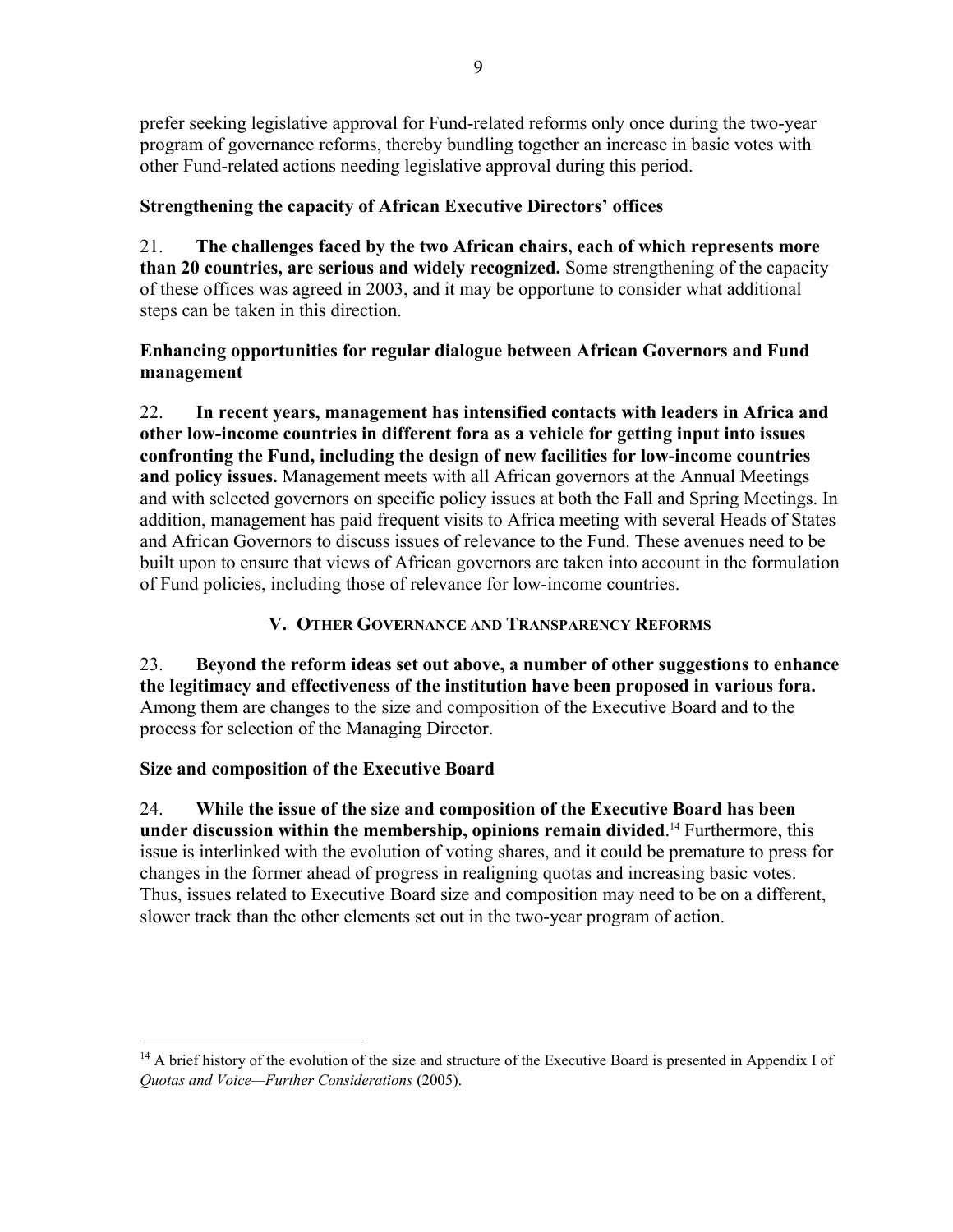### **Selection of the Managing Director**

25. **Quite wide support exists for the introduction of more transparent procedures for the selection of the position of Managing Director of the Fund,** as suggested in the Managing Director's most recent report on the MTS. Specific procedures for ensuring this transparency could be developed and agreed as part of the two-year program of actions on governance reform.15

#### **VI.TIMETABLE AND STAGES**

26. **Different views have been expressed about the timetable (or timetables) for the above program of reforms.** A good case can be made for aiming to reach agreement fairly quickly on the details of the core elements—a new quota formula, second round ad hoc quota increases, and an increase in basic votes. This would demonstrate commitment to reform and allow broad participation in the benefits of reform in the near term. Also, for some members a credible and time-bound program of actions would help reach agreement on a necessarily limited and partial set of initial ad hoc quota increases. Given the time required for finalizing agreements on these measures and the legislative approval to implement them, an ambitious but feasible target would be to aim to carry out these reforms before the end of 2008.<sup>16</sup> Other timetables are, of course, possible. Under this approach, the first stage would be to reach agreement by Singapore on an initial round of ad hoc increases, and on a time-bound program for the remaining core elements of reform that would be implemented during the second stage.

## **VII. POSSIBLE ISSUES FOR DISCUSSION**

**To help further the development of specific proposals that would command broad support among the membership, Directors' preliminary views on the following issues would be helpful:** 

### **First round of ad hoc quota increases**

- The appropriate criteria for identifying countries eligible for the initial round of ad hoc quota increases.
- The desirable size of the aggregate first round ad hoc quota increase and appropriate metrics for allocating this increase.

<sup>&</sup>lt;sup>15</sup> The issue of procedures for the selection of the position of Managing Director of the Fund was last taken up in April 2001, when the IMFC took note of the joint draft report of the Fund's Working Group to Review the Process of Selection of the Managing Director and the World Bank Working Group to Review the Process of Selection of the President.

<sup>&</sup>lt;sup>16</sup> This would run broadly in parallel with the Thirteenth General Review of Quotas which is to start no later than January 2007 with the establishment of a Board Committee of the Whole, and to be concluded by January 2008.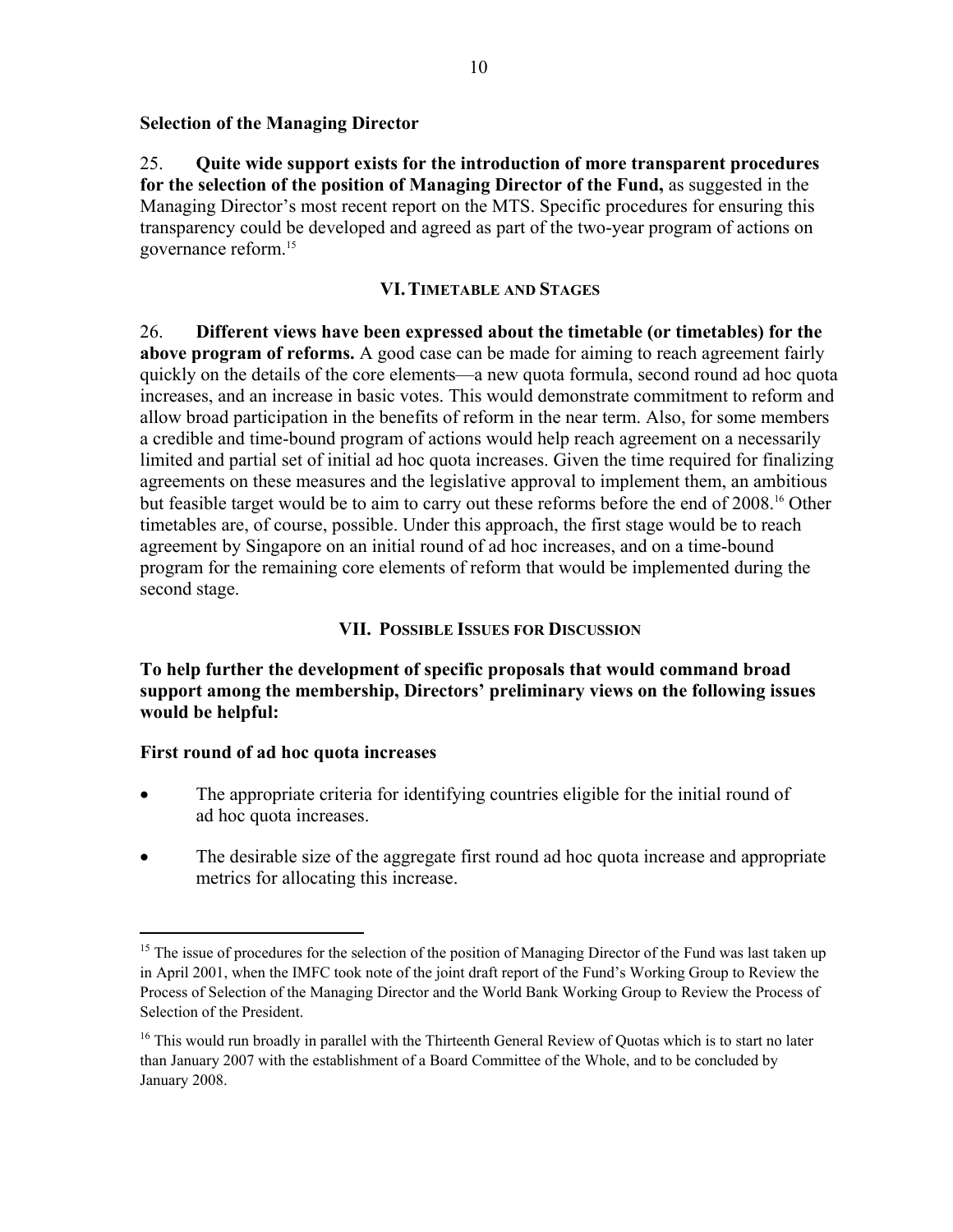### **Subsequent actions on quota adjustment**

- The importance of early agreement on a new quota formula.
- The desirability of a second round of ad hoc quota increases based on a new formula.
- The need for a commitment that future quota increases have as an objective further realigning quotas with economic weights.

### **Enhancing voice and votes for low income members**

- The size of a possible increase in basic votes.
- The desirability of a mechanism for preserving the share of basic votes in total voting power.
- The desirability of further enhancing the capacity of Executive Directors' offices representing large numbers of African members.

### **Other reforms**

- The desirability of including more transparent selection procedures for the position of Managing Director of the Fund.
- The extent of consensus on the timetable for addressing the size and composition of the Executive Board.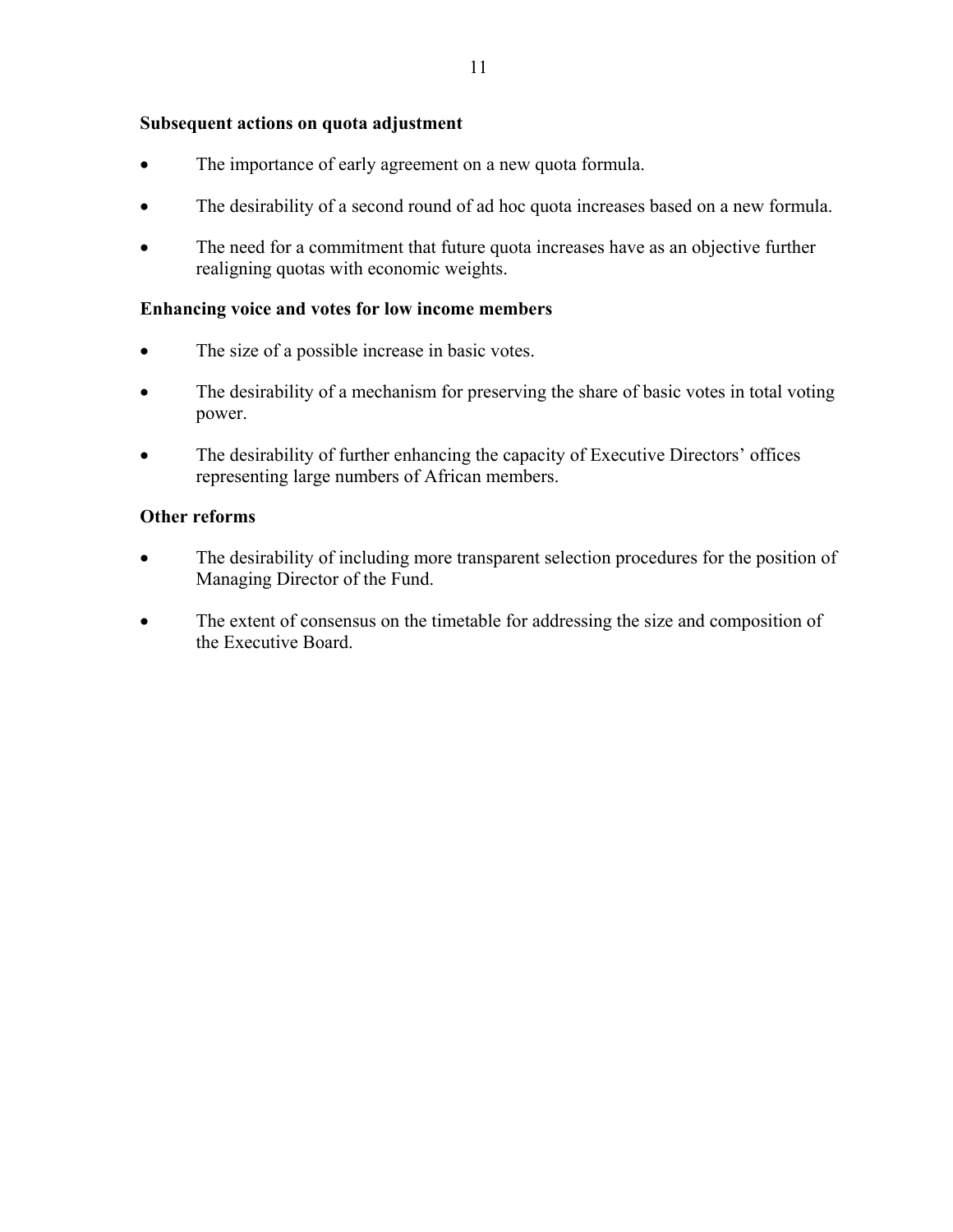|                                 | ↽<br>Quota Share<br>Actual                                        | Calculated Quota<br>Share 2/ |                                                              |                                | Ratio of Calculated Share to Actual Quota Share on the Basis Shown |                             |                          |
|---------------------------------|-------------------------------------------------------------------|------------------------------|--------------------------------------------------------------|--------------------------------|--------------------------------------------------------------------|-----------------------------|--------------------------|
|                                 | (in percent)                                                      | (in percent)                 | Existing Five<br>Formulas 2                                  | 2002-04<br>ကဲ<br><b>GDP</b>    | Openness 4<br>2000-04                                              | Variability 5,<br>1992-2004 | Reserves 6/<br>2004      |
| 1 Luxembourg                    |                                                                   |                              | یخ<br>$\circ$                                                |                                |                                                                    |                             | 8                        |
| Singapore                       | 23862<br>23862                                                    | $\frac{1}{3}$ $\frac{3}{21}$ | ò<br>4                                                       | 0.56<br>0.65                   |                                                                    | 6.73<br>5.21                | 8                        |
| 3 Ireland                       |                                                                   | 1.69                         | ć,                                                           | 1,08                           | 4.10                                                               | 7.80                        |                          |
| 4 Korea                         |                                                                   | 2.53                         | ᡖ<br>4.0                                                     | 2.19                           | 3.08                                                               | 3.26                        | 0.23<br>7.03             |
| 5 San Marino                    |                                                                   | 0.02                         | 3.02                                                         | 0.39                           | 2.31                                                               | 2.77                        | 0.41                     |
| 6 Equatorial Guinea             |                                                                   | 0.14                         | 2.57                                                         | 0.61                           | 2.34                                                               | 3.30                        | 1.06                     |
| Bahrain                         | $\begin{array}{c} 0.8 \\ 0.8 \\ 0.0 \\ 0.0 \\ 0.0 \\ \end{array}$ |                              | 29<br>$\mathbf{N}$                                           | 0.42                           | 1.72                                                               | 3.74                        | 0.92                     |
| Estonia<br>$\infty$             |                                                                   | 0.07                         | 2.21                                                         | 0.82                           | 2.34                                                               | 1.75                        | 1.47                     |
| 9 Malaysia                      |                                                                   | 1.41                         | 2.03<br>1.87                                                 | 0.42                           | $1.69$<br>$1.29$                                                   | 1.70                        | 2.47                     |
| 10 Lebanon                      |                                                                   | 0.18                         |                                                              |                                |                                                                    | 2.92                        | 4.22                     |
| Botswana<br>$\equiv$            |                                                                   |                              | $\frac{1}{2} \times 26$                                      |                                | $7.88$ $7.7$                                                       | 2.24                        | 5.78<br>5.89<br>5.90     |
| Thailand<br>2                   |                                                                   |                              |                                                              |                                |                                                                    | 2.23                        |                          |
| China 7/<br>$\overline{c}$      | 0558045<br>002000                                                 |                              |                                                              | $8880$<br>$-0$<br>$-0$<br>$-0$ |                                                                    | 1.01                        |                          |
| 4 Oman                          |                                                                   |                              | $\begin{array}{c}\n 86 \\  - 16\n \end{array}$               |                                | 1.33                                                               | 1.74                        | $1.22$<br>2.39           |
| 5 Turkey                        |                                                                   |                              |                                                              | 1.46                           |                                                                    | 3.71                        |                          |
| 6 United Arab Emirates          | $0.23$<br>$-1.43$                                                 |                              | $\frac{25}{25}$ $\frac{25}{25}$ $\frac{25}{25}$              | 0.85                           | 1.73                                                               | 2.04<br>1.76                | $1.80$<br>$- 0.32$       |
| 7 Mexico                        |                                                                   |                              |                                                              | 1.49                           |                                                                    |                             |                          |
| 18 Spain                        |                                                                   |                              |                                                              |                                | $1.89$<br>0.85                                                     | 1.34                        |                          |
| 19 Timor-Leste                  |                                                                   | 0.07                         |                                                              | $1884$<br>0.247                |                                                                    | 2.74<br>0.75                | 1.50                     |
| 20 Maldives                     |                                                                   |                              | 1.49                                                         |                                | 1.46                                                               |                             |                          |
| 21 Angola                       | $0.0788$<br>0.00000                                               |                              | 46                                                           |                                | 0.73                                                               | $3.88887$<br>$7.7687$       | 0.19                     |
| Lithuania<br>$\overline{22}$    |                                                                   |                              | 1.43                                                         |                                |                                                                    |                             | $1.56$<br>$1.48$         |
| Denmark<br>$\overline{23}$      |                                                                   |                              | $\frac{42}{5}$                                               |                                |                                                                    |                             |                          |
| 24 Czech Republic               |                                                                   |                              | 42                                                           |                                |                                                                    |                             | 2.19                     |
| 25 Vietnam                      |                                                                   |                              | $\ddot{a}$                                                   |                                |                                                                    |                             | $1.33$<br>$2.37$         |
| 26 Slovak Republic              | 0.17                                                              |                              | $\begin{array}{c}\n 35 \\  -75 \\  \hline\n 0\n \end{array}$ |                                |                                                                    | 1.09                        |                          |
| 27 Cambodia                     | 0.43                                                              |                              |                                                              |                                |                                                                    | 2.86                        | $0.69$<br>1.91           |
| 28 Israel                       |                                                                   |                              |                                                              |                                |                                                                    | 1.35                        |                          |
| 29 Slovenia                     |                                                                   |                              |                                                              | 0.70                           | $\frac{43}{100}$                                                   | $0.80$<br>0.78              | ន អូ<br>សូម និ<br>សូម និ |
| Turkmenistan<br>$\overline{30}$ |                                                                   |                              |                                                              | 0.79                           |                                                                    |                             |                          |
| 31 Austria                      | $-28870$                                                          |                              | <u>ងនួងខ្នង់ខ្នង</u> ់                                       |                                |                                                                    |                             |                          |
| 32 Portugal                     |                                                                   | 0.53                         |                                                              | 0.61                           | $\frac{147}{5}$                                                    | $1.55$<br>$1.21$            | 0.46                     |
| 33 Bhutan                       |                                                                   | 0.00                         |                                                              |                                |                                                                    |                             | 4.14                     |
| Seychelles<br>र्द्र             | 0.41                                                              | 0.01                         |                                                              | 0.46                           | $\overline{37}$                                                    | $\frac{3}{5}$               | 0.27                     |
| 35 Philippines                  |                                                                   | 0.51                         |                                                              | 0.54<br>0.33                   | $\frac{8}{1}$                                                      | $\vec{A}$                   | 1.02                     |
| 36 Ethiopia                     | 0.06                                                              | 0.08                         |                                                              |                                | 0.41                                                               | 4.53                        | 0.59                     |
| 37 Japan                        | 6.23<br>0.05                                                      | 7.59<br>0.06                 | ಜ್ಗ ಜ                                                        | $1.90$<br>$0.27$               | 0.31<br>1.04                                                       | $\frac{8}{0.98}$            | 4.06                     |
| 38 Malta                        |                                                                   |                              |                                                              |                                |                                                                    |                             |                          |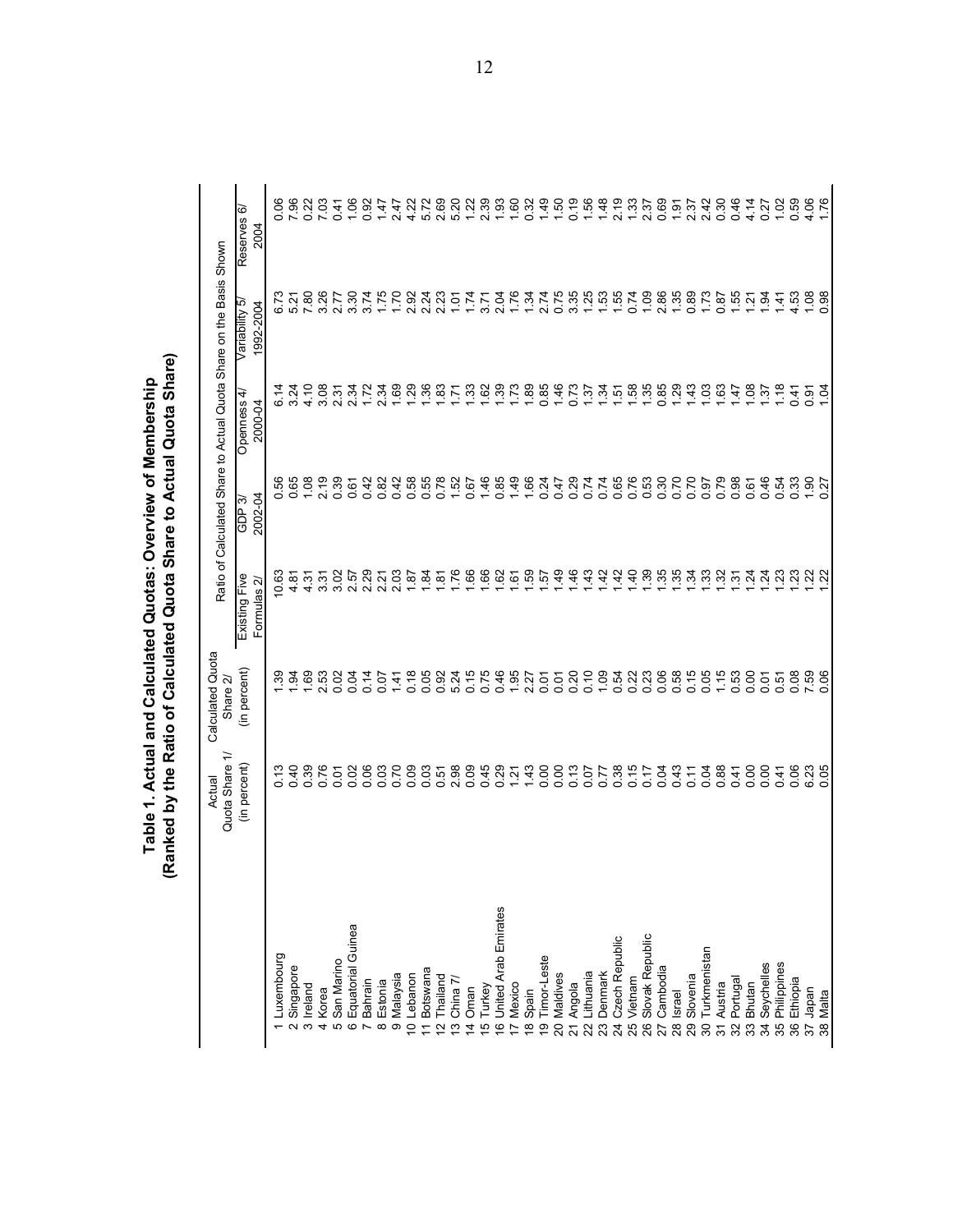| Table 1. Actual and Calculated Quotas: Overview of Membership (continue <sup>r</sup> | (Ranked by the Ratio of Calculated Quota Share to Actual Quota Share) |
|--------------------------------------------------------------------------------------|-----------------------------------------------------------------------|
|                                                                                      |                                                                       |

|                                         | $\overline{ }$<br>Quota Share<br>Actual                                                 | Calculated Quota<br>Share 2/ | Ratio of                     |                                                                   | Calculated Share to Actual Quota | Share on the Basis                             | Shown                        |
|-----------------------------------------|-----------------------------------------------------------------------------------------|------------------------------|------------------------------|-------------------------------------------------------------------|----------------------------------|------------------------------------------------|------------------------------|
|                                         | (in percent)                                                                            | (in percent)                 | Existing Five<br>Formulas 2/ | 2002-04<br>ကိ<br><b>BE</b>                                        | 4<br>Openness<br>2000-04         | ယ်<br>1992-2004<br>Variability                 | Reserves 6/<br>2004          |
| 39 Palau, Republic of                   |                                                                                         |                              |                              | Ň                                                                 |                                  |                                                | 8                            |
| 40 Greece                               |                                                                                         | 846<br>0.46                  |                              |                                                                   | 88 YY                            | $\tilde{A}$                                    | 8.23<br>0.23                 |
| 41 Poland                               |                                                                                         | 0.75                         | Ļ.                           | 95                                                                | 1.19                             |                                                |                              |
| Albania<br>42                           | 8 2 3 8<br>8 9 9 9                                                                      | 0.03                         | .16                          | 0.77                                                              | 0.99                             | <b>Findant</b><br>Findante                     | 1.59                         |
| Germany<br>$\frac{3}{4}$                |                                                                                         | 7.02                         | 1.15                         |                                                                   | 1.43                             |                                                | 0.28                         |
| Norway<br>$\frac{4}{4}$                 | 8.08<br>0.72                                                                            | 0.88                         |                              | $1.08$<br>0.78                                                    | 1.10                             |                                                | 1.61                         |
| Sweden<br>45                            |                                                                                         | 1.24                         | Ξ                            | 0.73                                                              | 1.25                             |                                                | 0.58                         |
| Costa Rica<br>46                        |                                                                                         | 0.08                         | $\frac{1}{10}$               | 0.63                                                              | $1.16$<br>0.99                   |                                                | 0.70                         |
| Qatar<br>47                             |                                                                                         | 0.14                         | $\frac{1}{10}$               | 0.52                                                              |                                  |                                                | 0.79                         |
| 48 Italy                                |                                                                                         | $3.47$<br>$3.13$             |                              | 1.19                                                              | 1.25                             |                                                |                              |
| 49 Canada                               | $0.788077$                                                                              |                              |                              | 0.79                                                              | $7.88$<br>$7.49$                 |                                                | 32<br>35745<br>0027          |
| 50 United Kingdom                       |                                                                                         | 5.22<br>0.12                 |                              |                                                                   |                                  |                                                |                              |
| 51 Yemen, Republic of                   |                                                                                         |                              | 8888888                      | $\begin{array}{c} 0.88 \\ 0.289 \\ 0.010 \\ 0.000 \\ \end{array}$ |                                  | $0.47$<br>$0.76$<br>$0.76$<br>$0.76$<br>$0.76$ |                              |
| 52 Jordan                               | 0.08                                                                                    | 0.08                         |                              |                                                                   | 1.01                             |                                                | 2.00                         |
| 53 Kiribati                             | 0.00                                                                                    | 0.00                         |                              |                                                                   | 0.34<br>0.69                     |                                                | 5.20<br>0.17                 |
| 54 Eritrea                              | 0.01                                                                                    | 0.01                         |                              |                                                                   |                                  |                                                |                              |
| 55 Antigua and Barbuda<br>56 Belgium    | 0.01                                                                                    | $0.07$<br>2.11               |                              | $0.38$<br>$0.75$<br>$1.75$                                        | 0.89                             |                                                |                              |
|                                         |                                                                                         |                              |                              |                                                                   |                                  |                                                |                              |
| 57 United States                        | $7, 789$<br>$7, 799$<br>$0.49$<br>$0.17$                                                | 16.95                        |                              |                                                                   |                                  | $001001$<br>$402001$<br>$40200$                | 52<br>0.5 0.8<br>0.0 0.0     |
| 58 Hungary                              |                                                                                         | $0.47$<br>0.17               |                              |                                                                   |                                  |                                                |                              |
| Kazakhstan<br>$\overline{59}$           |                                                                                         |                              |                              |                                                                   |                                  |                                                | $7.548888558$                |
| Switzerland<br>80                       | 1.62                                                                                    | 1.54                         |                              |                                                                   |                                  |                                                |                              |
| Cyprus<br>67                            | 0.07                                                                                    | 0.06                         |                              |                                                                   |                                  | $0.508$<br>$1.508$                             |                              |
| Finland<br>63<br>62                     |                                                                                         | 0.55<br>0.00                 |                              |                                                                   | 1.06                             |                                                |                              |
| Cape Verde<br>Swaziland<br>64           |                                                                                         |                              |                              |                                                                   |                                  |                                                |                              |
| Latvia<br>65                            |                                                                                         |                              |                              |                                                                   |                                  |                                                |                              |
| 'ত<br>89<br>Micronesia, Fed. Stat<br>89 | $\begin{array}{c} 0.8 & 0.8 & 0.8 \\ 0.8 & 0.8 & 0.8 \\ 0.8 & 0.8 & 0.8 \\ \end{array}$ |                              |                              |                                                                   | 885<br>886                       |                                                |                              |
| Syrian Arab Republic<br>57              |                                                                                         | 0.12                         |                              |                                                                   |                                  |                                                |                              |
| Macedonia, FYR<br>68                    |                                                                                         | 0.03                         |                              |                                                                   | 0.87                             |                                                |                              |
| France<br>69                            |                                                                                         | 4.37                         |                              | 0.96<br>0.46                                                      |                                  |                                                | 0.23                         |
| Croatia<br>$\overline{2}$               |                                                                                         | 0.15                         | 85<br>88888888<br>0000000    |                                                                   | $1.02$<br>0.89                   |                                                | $1,80$<br>$-0.75$<br>$-0.80$ |
| Paraguay<br>$\overline{z}$              | 85<br>0.08<br>0.0                                                                       | 2000<br>2000                 |                              | 35<br>0.54<br>0.0                                                 | 2386<br>238                      |                                                |                              |
| Dominican Republic<br>72                |                                                                                         |                              |                              |                                                                   |                                  |                                                |                              |
| 73 Bosnia-Herzegovina                   |                                                                                         |                              |                              |                                                                   |                                  |                                                |                              |
| 74 Netherlands                          | 2.42                                                                                    | 1.98                         |                              | G.<br>$\circ$                                                     | 1.01                             | 0.64                                           | 0.15                         |
| 75 Indonesia                            | 0.97                                                                                    |                              |                              | 0.65                                                              | 0.76                             | 1.14                                           | 1.12                         |
| 76 Tunisia                              | $0.13$<br>1.51                                                                          | 0.11                         | 0.79                         | rg 3                                                              | 0.77                             | 0.73                                           | 0.80<br>0.69                 |
| Australia<br>$\overline{7}$             |                                                                                         | 1.19                         |                              | $\circ$                                                           |                                  |                                                |                              |

13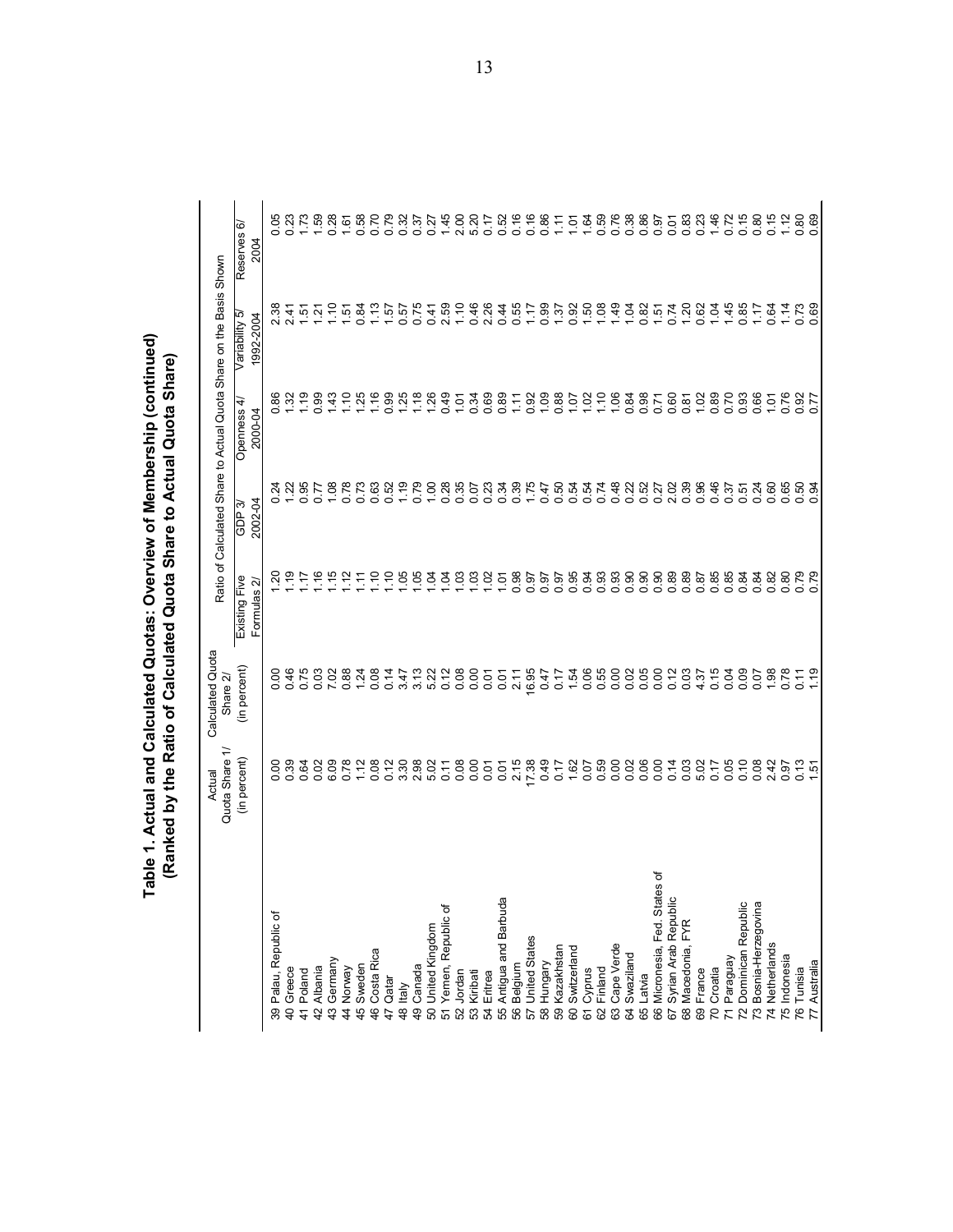|                                                                    | ≓<br>Quota Share<br>Actual | Calculated Quota<br>Share 2/                                              | Ratio of                   |                            | Calculated Share to Actual Quota Share on the Basis Shown |                                                                                                                                                                                  |                                        |
|--------------------------------------------------------------------|----------------------------|---------------------------------------------------------------------------|----------------------------|----------------------------|-----------------------------------------------------------|----------------------------------------------------------------------------------------------------------------------------------------------------------------------------------|----------------------------------------|
|                                                                    | (in percent)               | (in percent)                                                              | Formulas 2<br>Existing Fiv | 2002-04<br>ო<br><b>dOD</b> | 4<br>Openness<br>2000-04                                  | ம<br>1992-2004<br>Variability                                                                                                                                                    | စဲ<br>Reserves<br>2004                 |
| 78 Chile                                                           | ុ<br>។                     | င္က                                                                       |                            |                            | r.                                                        | 8                                                                                                                                                                                | $\frac{54}{3}$                         |
| 79 Congo, Republic of                                              | 0.0<br>4<br>0.0            | ន ខ<br>o ខ                                                                | o o                        | 53<br>25<br>o o            | 8<br>o o                                                  | င္ၿ                                                                                                                                                                              | 0.03                                   |
| 80 Lesotho                                                         |                            | 0.01                                                                      |                            | $\frac{8}{10}$             |                                                           | 0.67                                                                                                                                                                             | 0.94                                   |
| 81 Brazil                                                          | $0.02$<br>1.42             | 101                                                                       | $0.72$<br>$0.71$           | 0.18                       | 0.64                                                      | 1.32                                                                                                                                                                             | 1.12                                   |
| Mauritius<br>$\overline{8}$                                        | 0.05                       | 0.03                                                                      |                            |                            |                                                           | 0.60                                                                                                                                                                             | 1.04                                   |
| El Salvador<br>83                                                  | 0.08                       | 0.05                                                                      |                            |                            | 88<br>8572<br>860<br>860                                  | 0.70                                                                                                                                                                             | 0.67                                   |
| Guatemala<br>$\mathfrak{A}$                                        | 0.10                       | 0.07                                                                      |                            |                            |                                                           |                                                                                                                                                                                  | 0.95                                   |
| <b>Belize</b><br>85                                                | 0.01                       | 0.01                                                                      |                            |                            |                                                           | 0.88<br>0.88<br>0.0                                                                                                                                                              | 0.28                                   |
| Belarus<br>$86$                                                    | 0.18                       | 0.12                                                                      |                            |                            |                                                           |                                                                                                                                                                                  | 0.11                                   |
| Gabon<br>$\overline{8}$                                            | 0.06                       | 0.04<br>0.04                                                              |                            |                            | 0.45<br>0.77                                              | $1.06$<br>0.90                                                                                                                                                                   | 0.13                                   |
| Iceland<br>88                                                      |                            |                                                                           |                            |                            |                                                           |                                                                                                                                                                                  | 0.52                                   |
| St. Kitts and Nevis<br>$_{89}$                                     | 8.83                       | 0.00                                                                      |                            |                            |                                                           |                                                                                                                                                                                  |                                        |
| <b>Nepal</b><br>8                                                  |                            | 0.02                                                                      |                            |                            |                                                           | 8888846664846<br>888846664846                                                                                                                                                    | $0.7888888$<br>$0.788888$<br>$0.78888$ |
| Guinea-Bissau<br>$\overline{5}$                                    |                            |                                                                           |                            |                            |                                                           |                                                                                                                                                                                  |                                        |
| Chad<br>92                                                         | 0.038                      | ទី ទី <u>អ</u> ៊ី                                                         |                            |                            |                                                           |                                                                                                                                                                                  |                                        |
| India<br>93                                                        |                            |                                                                           |                            |                            |                                                           |                                                                                                                                                                                  |                                        |
| 94 Honduras                                                        | 0.01                       |                                                                           |                            |                            |                                                           |                                                                                                                                                                                  |                                        |
| St. Lucia<br>95                                                    |                            |                                                                           |                            |                            |                                                           |                                                                                                                                                                                  |                                        |
| Grenada<br>96                                                      | $0.07$<br>$0.28$           | 3885<br>3885                                                              |                            |                            |                                                           |                                                                                                                                                                                  |                                        |
| Morocco<br>50                                                      |                            |                                                                           |                            |                            |                                                           |                                                                                                                                                                                  |                                        |
| adines<br>St. Vincent and the Gren<br>98                           | 0.70                       |                                                                           |                            |                            |                                                           |                                                                                                                                                                                  | 0.5<br>0.4<br>0.5<br>0.7<br>0.7        |
| lran<br>99                                                         |                            |                                                                           |                            |                            |                                                           |                                                                                                                                                                                  |                                        |
| Brunei Darussalam<br>$\overline{0}$                                | 0.10                       | $\begin{array}{c} 0.4888 \\ 0.00000 \\ 0.00000 \\ 0.00000 \\ \end{array}$ |                            |                            |                                                           |                                                                                                                                                                                  | $0.20280$<br>0.2020<br>0.7020          |
| 101 Marshall Islands                                               |                            |                                                                           |                            |                            |                                                           |                                                                                                                                                                                  |                                        |
| Colombia<br>$\overline{2}$                                         | 0.0648                     |                                                                           |                            |                            |                                                           | 0<br>0<br>0<br>0<br>0<br>0<br>0<br>0<br>0<br>0<br>0<br>0<br>0<br>0<br>2<br>0<br>0<br>2<br>0<br>0<br>0<br>0<br>0<br>0<br>0<br>0<br>0<br>0<br>0<br>0<br>0<br>0<br>0<br>0<br>0<br>0 |                                        |
| Egypt<br>$\overline{0}3$                                           |                            |                                                                           |                            |                            |                                                           |                                                                                                                                                                                  |                                        |
| Algeria<br>$\overline{6}$                                          |                            |                                                                           |                            |                            |                                                           |                                                                                                                                                                                  |                                        |
| Ecuador<br>$\overline{5}$                                          |                            |                                                                           |                            |                            |                                                           |                                                                                                                                                                                  | 0.23                                   |
| ৳<br>$\pmb{\omega}$<br>Afghanistan, Islamic Stat<br>$\overline{0}$ | $\frac{480}{1000}$         | 838<br>000                                                                |                            |                            |                                                           |                                                                                                                                                                                  | 0.46                                   |
| Solomon Islands<br>$\overline{5}$                                  |                            |                                                                           |                            |                            |                                                           | 0.72                                                                                                                                                                             | 0.39                                   |
| Russia<br>$\overline{08}$                                          | 2.78                       | $1.54$<br>0.23                                                            |                            |                            |                                                           | 0.82<br>0.57                                                                                                                                                                     | $1.02$<br>0.33                         |
| 09 New Zealand                                                     | 0.42                       |                                                                           |                            |                            |                                                           |                                                                                                                                                                                  |                                        |
| 10 Kuwait                                                          | 0.65                       | 0.35                                                                      |                            |                            |                                                           | 0.64                                                                                                                                                                             | 888888                                 |
| Serbia / Montenegro<br>$\overline{1}$                              | 0.22                       | 0.11                                                                      |                            |                            |                                                           | 0.74                                                                                                                                                                             |                                        |
| Panama<br>12                                                       | $0.10$<br>$0.87$           | 0.05                                                                      |                            |                            |                                                           |                                                                                                                                                                                  |                                        |
| South Africa<br>$\frac{13}{2}$                                     |                            | 0.44                                                                      |                            |                            | <b>ភូ</b> ភូ ឆូ<br>០ ០ ០                                  | $1.56$<br>$0.57$                                                                                                                                                                 |                                        |
| 14 Barbados                                                        | 0.03                       | 0.02                                                                      | 0.49                       |                            |                                                           |                                                                                                                                                                                  |                                        |
| eq<br>H<br>15 Bahamas,                                             | 0.08                       | 0.03                                                                      | $0.48$<br>0.48             | 85<br>27<br>$\circ$        | នុ នុ<br>ဝ ဝ                                              | 0.40                                                                                                                                                                             | 0.32                                   |
| 16 Azerbaijan                                                      |                            |                                                                           |                            |                            |                                                           |                                                                                                                                                                                  |                                        |

14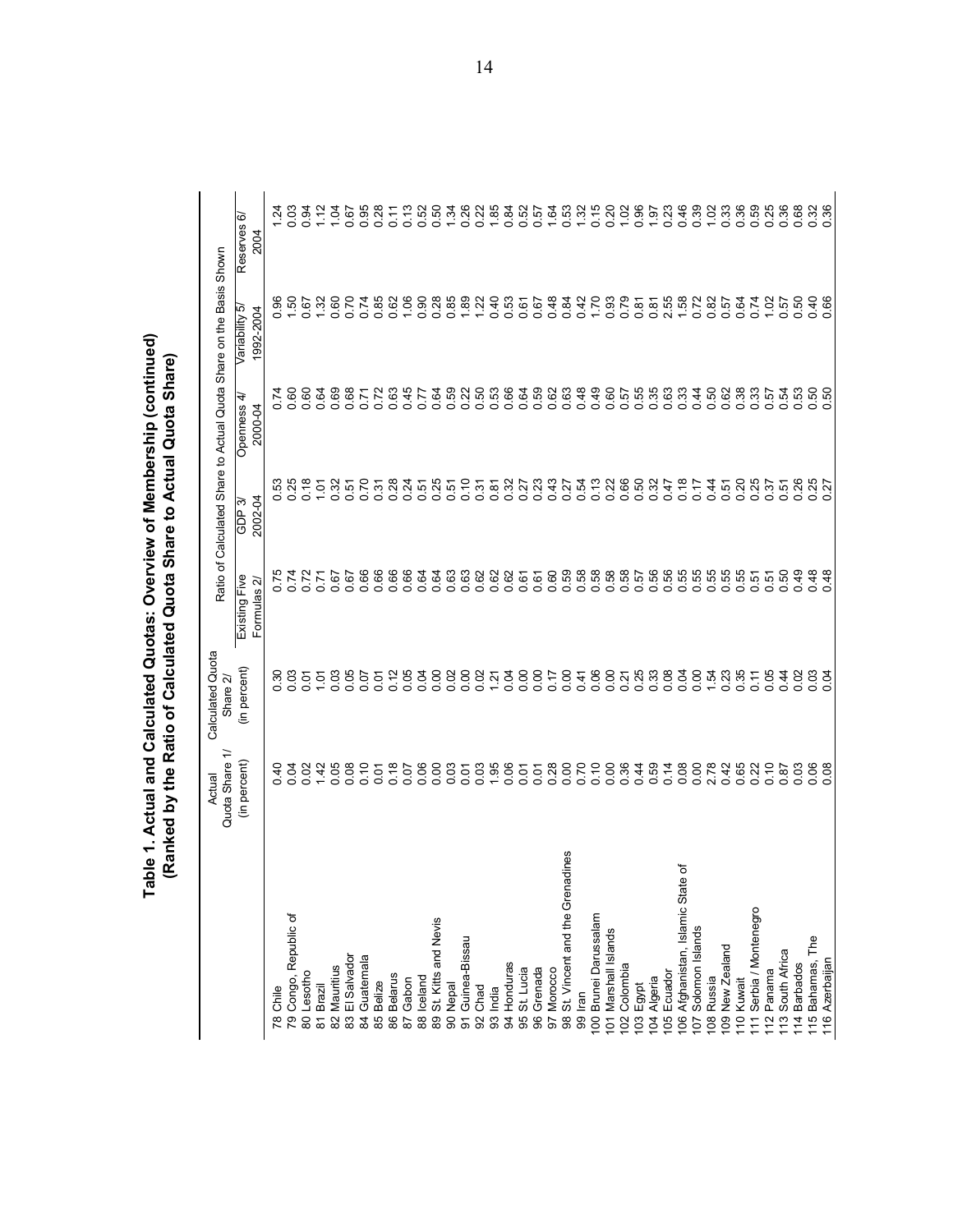| e 1. Actual and Calculated Quotas: Overview of Membership (continued' | Ranked by the Ratio of Calculated Quota Share to Actual Quota Share |
|-----------------------------------------------------------------------|---------------------------------------------------------------------|
|                                                                       |                                                                     |
|                                                                       |                                                                     |
|                                                                       |                                                                     |
|                                                                       |                                                                     |
|                                                                       |                                                                     |
|                                                                       |                                                                     |
|                                                                       |                                                                     |
|                                                                       |                                                                     |
|                                                                       |                                                                     |
|                                                                       |                                                                     |
|                                                                       |                                                                     |
|                                                                       |                                                                     |
|                                                                       |                                                                     |
|                                                                       |                                                                     |
|                                                                       |                                                                     |
|                                                                       |                                                                     |
|                                                                       |                                                                     |

|                                          | ≓<br>Quota Share<br>Actual                                                                                | Calculated Quota<br>Share 2/                                                                                            | Ratio of                                                                                                                                                                                                                                                                                                                                                                                                                            |                       | Calculated Share to Actual Quota Share on the Basis Shown |                          |                        |
|------------------------------------------|-----------------------------------------------------------------------------------------------------------|-------------------------------------------------------------------------------------------------------------------------|-------------------------------------------------------------------------------------------------------------------------------------------------------------------------------------------------------------------------------------------------------------------------------------------------------------------------------------------------------------------------------------------------------------------------------------|-----------------------|-----------------------------------------------------------|--------------------------|------------------------|
|                                          | (in percent)                                                                                              | (in percent)                                                                                                            | Ñ<br>Existing Fiv<br>Formulas                                                                                                                                                                                                                                                                                                                                                                                                       | 2002-04<br>ကဲ<br>GDP. | 4<br>Openness<br>2000-04                                  | 1992-2004<br>Variability | စဲ<br>Reserves<br>2004 |
| 17 Mozambique                            |                                                                                                           | 8                                                                                                                       | 47                                                                                                                                                                                                                                                                                                                                                                                                                                  |                       | ५                                                         | $\frac{4}{7}$            | ίó                     |
| 18 Peru                                  |                                                                                                           |                                                                                                                         | 0.47<br>0.47                                                                                                                                                                                                                                                                                                                                                                                                                        |                       | 43<br>o o                                                 | 96                       | 1.13                   |
| Dominica<br>$\frac{1}{9}$                |                                                                                                           |                                                                                                                         | $0.47$<br>0.47                                                                                                                                                                                                                                                                                                                                                                                                                      |                       |                                                           | $0.75$<br>$0.49$         | 0.41                   |
| Djibouti<br>$\overline{20}$              |                                                                                                           |                                                                                                                         |                                                                                                                                                                                                                                                                                                                                                                                                                                     |                       |                                                           |                          |                        |
| Papua New Guinea<br>$\overline{2}$       | 888588<br>888588                                                                                          | 0.00<br>0.00                                                                                                            | 0.46                                                                                                                                                                                                                                                                                                                                                                                                                                |                       |                                                           |                          | $0.28$<br>0.47         |
| Tonga<br>$\overline{2}$                  |                                                                                                           |                                                                                                                         | 0.45                                                                                                                                                                                                                                                                                                                                                                                                                                |                       |                                                           |                          |                        |
| lraq<br>23                               | $\begin{array}{c} 6 & 0 & 4 & 0 & 0 & 0 \\ 0 & 0 & 0 & 0 & 0 & 0 \\ 0 & 0 & 0 & 0 & 0 & 0 \\ \end{array}$ | 838870<br>00000                                                                                                         | $0.944$<br>$4.44$                                                                                                                                                                                                                                                                                                                                                                                                                   |                       |                                                           |                          |                        |
| Libya<br>$\overline{24}$                 |                                                                                                           |                                                                                                                         |                                                                                                                                                                                                                                                                                                                                                                                                                                     |                       |                                                           |                          |                        |
| Ukraine<br>25<br>26                      |                                                                                                           |                                                                                                                         |                                                                                                                                                                                                                                                                                                                                                                                                                                     |                       |                                                           |                          |                        |
| Romania<br>27                            |                                                                                                           |                                                                                                                         | $0.43$<br>0.42                                                                                                                                                                                                                                                                                                                                                                                                                      |                       |                                                           |                          |                        |
| Bangladesh<br>Mongolia<br> 28            |                                                                                                           |                                                                                                                         |                                                                                                                                                                                                                                                                                                                                                                                                                                     |                       |                                                           |                          |                        |
| Cote d'Ivoire<br>29                      |                                                                                                           | 0.06                                                                                                                    |                                                                                                                                                                                                                                                                                                                                                                                                                                     |                       |                                                           |                          |                        |
| Argentina<br>30                          |                                                                                                           |                                                                                                                         | $\begin{array}{cccccccccc} \mathbf{Q} & \mathbf{F} & \mathbf{G} & \mathbf{G} & \mathbf{G} & \mathbf{G} & \mathbf{G} & \mathbf{G} & \mathbf{G} & \mathbf{G} & \mathbf{G} & \mathbf{G} & \mathbf{G} & \mathbf{G} & \mathbf{G} & \mathbf{G} & \mathbf{G} & \mathbf{G} & \mathbf{G} & \mathbf{G} & \mathbf{G} & \mathbf{G} & \mathbf{G} & \mathbf{G} & \mathbf{G} & \mathbf{G} & \mathbf{G} & \mathbf{G} & \mathbf{G} & \mathbf{G} & \$ |                       |                                                           |                          |                        |
| Jamaica<br>$\overline{3}$                |                                                                                                           |                                                                                                                         |                                                                                                                                                                                                                                                                                                                                                                                                                                     |                       |                                                           |                          |                        |
| Pakistan<br>32                           |                                                                                                           |                                                                                                                         |                                                                                                                                                                                                                                                                                                                                                                                                                                     |                       |                                                           |                          |                        |
| <b>Trinidad and Tobago</b><br>33         |                                                                                                           |                                                                                                                         |                                                                                                                                                                                                                                                                                                                                                                                                                                     |                       |                                                           |                          |                        |
| Madagascar<br>34                         |                                                                                                           |                                                                                                                         |                                                                                                                                                                                                                                                                                                                                                                                                                                     |                       |                                                           |                          |                        |
| Namibia<br>35                            |                                                                                                           | $\begin{array}{cccccc} 4 & 8 & 8 & 8 & 8 & 8 & 5 \\ 6 & 6 & 6 & 6 & 6 & 6 & 6 \\ 0 & 0 & 0 & 0 & 0 & 0 & 0 \end{array}$ |                                                                                                                                                                                                                                                                                                                                                                                                                                     |                       |                                                           |                          |                        |
| Sri Lanka<br>36                          |                                                                                                           |                                                                                                                         |                                                                                                                                                                                                                                                                                                                                                                                                                                     |                       |                                                           |                          |                        |
| Cameroon<br>57                           |                                                                                                           | 0.5750                                                                                                                  |                                                                                                                                                                                                                                                                                                                                                                                                                                     |                       |                                                           |                          |                        |
| Nigeria<br>$38\,$                        |                                                                                                           |                                                                                                                         |                                                                                                                                                                                                                                                                                                                                                                                                                                     |                       |                                                           |                          |                        |
| 40 Burkina Faso<br><b>Bulgaria</b><br>39 |                                                                                                           |                                                                                                                         |                                                                                                                                                                                                                                                                                                                                                                                                                                     |                       |                                                           |                          |                        |
| Vanuatu<br>$\frac{4}{1}$                 |                                                                                                           |                                                                                                                         |                                                                                                                                                                                                                                                                                                                                                                                                                                     |                       |                                                           |                          |                        |
| Haiti<br>$\frac{1}{42}$                  |                                                                                                           |                                                                                                                         |                                                                                                                                                                                                                                                                                                                                                                                                                                     |                       |                                                           |                          |                        |
| Tanzania<br>$\overline{43}$              |                                                                                                           | 0.07                                                                                                                    |                                                                                                                                                                                                                                                                                                                                                                                                                                     |                       |                                                           |                          |                        |
| Ē<br>$\frac{4}{4}$                       |                                                                                                           |                                                                                                                         |                                                                                                                                                                                                                                                                                                                                                                                                                                     |                       |                                                           |                          |                        |
| Guyana<br>45                             |                                                                                                           |                                                                                                                         |                                                                                                                                                                                                                                                                                                                                                                                                                                     |                       |                                                           |                          |                        |
| Nicaragua<br>46                          |                                                                                                           |                                                                                                                         |                                                                                                                                                                                                                                                                                                                                                                                                                                     |                       |                                                           |                          |                        |
| Mali<br>$\overline{47}$                  |                                                                                                           |                                                                                                                         |                                                                                                                                                                                                                                                                                                                                                                                                                                     |                       |                                                           |                          |                        |
| Venezuela<br>$ 48\rangle$                |                                                                                                           |                                                                                                                         |                                                                                                                                                                                                                                                                                                                                                                                                                                     |                       |                                                           |                          |                        |
| Uzbekistan<br> 49                        |                                                                                                           | 0.05                                                                                                                    |                                                                                                                                                                                                                                                                                                                                                                                                                                     |                       |                                                           |                          |                        |
| Venbnun<br>150 <sub>1</sub>              | 0.14                                                                                                      |                                                                                                                         |                                                                                                                                                                                                                                                                                                                                                                                                                                     |                       |                                                           |                          |                        |
| Saudi Arabia<br>$\overline{5}$           | 27<br><u>ന്</u>                                                                                           | 1.07                                                                                                                    |                                                                                                                                                                                                                                                                                                                                                                                                                                     |                       |                                                           | $0.27$<br>0.43           |                        |
| 52 Moldova                               | 0.06                                                                                                      | 0.02                                                                                                                    |                                                                                                                                                                                                                                                                                                                                                                                                                                     |                       |                                                           |                          |                        |
| 53 Benin                                 | 0.03                                                                                                      | 0.01                                                                                                                    |                                                                                                                                                                                                                                                                                                                                                                                                                                     | 0.33                  |                                                           |                          |                        |
| 54 Samoa                                 | 0.01                                                                                                      | 0.02                                                                                                                    |                                                                                                                                                                                                                                                                                                                                                                                                                                     | $0.14$<br>0.24        |                                                           | 0.31<br>0.0.25           |                        |
| 55 Senegal                               |                                                                                                           |                                                                                                                         |                                                                                                                                                                                                                                                                                                                                                                                                                                     |                       |                                                           |                          |                        |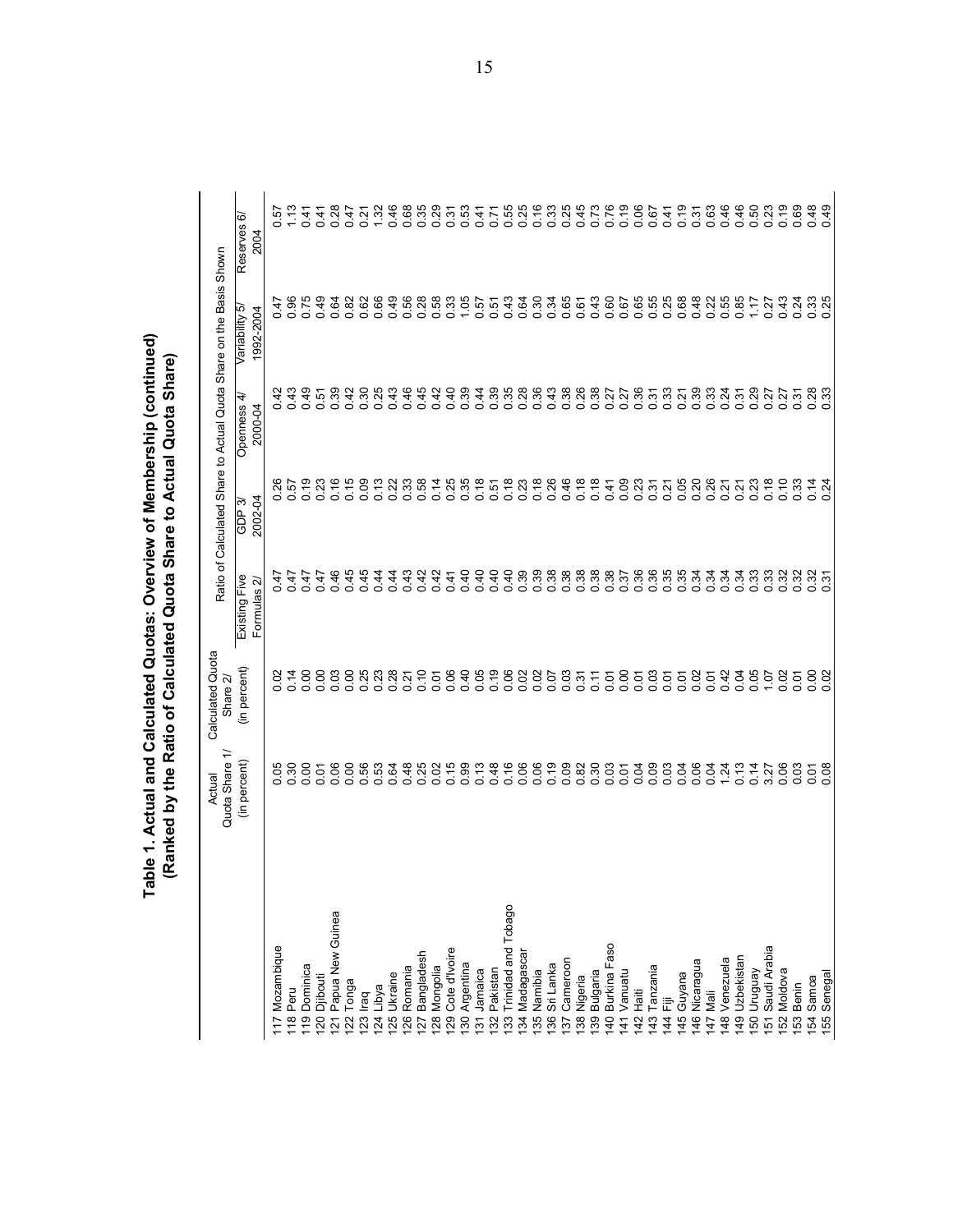| <b>Fable 1. Actual and Calculated Quotas: Overview of Membership (concluded)</b> | (Ranked by the Ratio of Calculated Quota Share to Actual Quota Share) |
|----------------------------------------------------------------------------------|-----------------------------------------------------------------------|
|                                                                                  |                                                                       |
|                                                                                  |                                                                       |

|                                                                                                                                                                    | Quota Share 1/<br>Actual | Calculated Quota<br>Share 2/                                                                    |                                        |                   |                                 | Ratio of Calculated Share to Actual Quota Share on the Basis Shown |                              |                                                                         |
|--------------------------------------------------------------------------------------------------------------------------------------------------------------------|--------------------------|-------------------------------------------------------------------------------------------------|----------------------------------------|-------------------|---------------------------------|--------------------------------------------------------------------|------------------------------|-------------------------------------------------------------------------|
|                                                                                                                                                                    | (in percent)             | (in percent)                                                                                    | Existing Five<br>Formulas <sub>2</sub> | 2002-04<br>GDP 3) | Openness<br>2000-04             | Variability 5<br>1992-2004                                         | ⊙<br>Reserves<br><b>2004</b> |                                                                         |
| 156 Uganda                                                                                                                                                         | 0.08                     | S                                                                                               | 0.29                                   | Ņ                 | ಜ                               | 47                                                                 | ५                            |                                                                         |
| 157 Tajikistan                                                                                                                                                     | 0.04                     | 0.07                                                                                            | 0.29                                   |                   |                                 | 0.43                                                               | $\frac{1}{\sqrt{2}}$         |                                                                         |
| 158 Armenia                                                                                                                                                        | 0.04                     | 0.07                                                                                            | 0.29                                   | 0.18              | 0.30                            | 0.26                                                               | 0.37                         |                                                                         |
| 159 Bolivia                                                                                                                                                        | 0.08                     | 0.02                                                                                            | 0.29                                   | 0.28              | 0.31                            | 0.39                                                               | 0.28                         |                                                                         |
| 160 Kenya                                                                                                                                                          | 0.13                     | 0.04                                                                                            | 0.29                                   | 0.32              | 0.37                            | 0.44                                                               | 0.35                         |                                                                         |
| Sudan<br>61                                                                                                                                                        | 0.15                     | 0.04                                                                                            | 0.27                                   | 0.32              |                                 | 0.28                                                               | 0.25                         |                                                                         |
| Mauritania<br>Myanmar<br><b>I62</b><br><b>I63</b>                                                                                                                  | 0.03<br>0.12             | 0.01                                                                                            | 0.26<br>0.27                           | 0.10<br>0.27      |                                 | 0.43<br>0.47                                                       | 0.10                         |                                                                         |
| 64 Togo                                                                                                                                                            | 0.03                     | 0.01                                                                                            | 0.26                                   |                   | 88488584885556<br>0000000000000 | 0.41                                                               | 0.26                         |                                                                         |
| 65 Lao, People's Dem. Republic                                                                                                                                     |                          | 0.01                                                                                            | 0.26                                   | $0.14$<br>$0.27$  |                                 | 0.61                                                               | 0.28                         |                                                                         |
| 66 Ghana                                                                                                                                                           | 0.17                     |                                                                                                 | 0.25                                   | 0.12              |                                 | 0.38                                                               | 0.25                         |                                                                         |
| Kyrgyz Republic<br>167                                                                                                                                             | 0.00                     |                                                                                                 | 0.25<br>0.25                           | $0.13$<br>$0.20$  |                                 | 0.30                                                               | 0.33<br>0.74                 |                                                                         |
| Comoros<br>168                                                                                                                                                     |                          |                                                                                                 |                                        |                   |                                 |                                                                    |                              |                                                                         |
| 69 Georgia                                                                                                                                                         |                          |                                                                                                 | 0.24                                   |                   |                                 | $0.33$<br>0.45                                                     |                              |                                                                         |
| 71 Malawi<br>70 Niger                                                                                                                                              | 5<br>0.00<br>0.00        | 358855558<br>358855558                                                                          | 0.21                                   | 5386<br>000       |                                 | 0.27                                                               | $0.35$<br>0.05               |                                                                         |
| Guinea<br>172                                                                                                                                                      |                          |                                                                                                 | 0.21                                   |                   |                                 | 0.32                                                               | 0.08                         |                                                                         |
| Suriname<br>73                                                                                                                                                     | 0.04                     |                                                                                                 | 0.20                                   | 0.20<br>0.06      |                                 | 0.46                                                               | 0.08                         |                                                                         |
| Gambia, The<br>$\overline{1}$                                                                                                                                      | 0.01                     |                                                                                                 | 0.20                                   | 0.07              |                                 | 0.33                                                               | 0.17                         |                                                                         |
| 75 Rwanda                                                                                                                                                          | 0.17                     |                                                                                                 | 0.20                                   | 0.13              | $0.13$<br>$0.15$                | 0.45                                                               | 0.19                         |                                                                         |
| Sao Tome and Principe<br>176 Zimbabwe                                                                                                                              | 0.00                     |                                                                                                 | 0.16<br>0.15                           | 0.24              | 0.13                            | 0.09                                                               | 0.05                         |                                                                         |
| 78 Central African Republic                                                                                                                                        | 0.03                     | 5888                                                                                            | 0.14                                   | 0.12              | 0.13                            | 0.32                                                               | 0.19                         |                                                                         |
| 79 Congo, Dem. Republic of                                                                                                                                         | 0.25                     | 0.03                                                                                            | 0.10                                   | 0.06              | 0.09                            | 2.30                                                               | 0.03                         |                                                                         |
| 180 Zambia                                                                                                                                                         | 0.23                     |                                                                                                 | 0.10                                   | 0.05              | 0.08                            | 0.22                                                               | 0.04                         |                                                                         |
| 181 Burundi                                                                                                                                                        | 0.04                     | 0.02                                                                                            | 0.09                                   | 0.05              | 0.06                            | 0.21                                                               | 0.06                         |                                                                         |
| Liberia<br>182                                                                                                                                                     | 0.06                     | 0.01                                                                                            | 0.09                                   | 0.88              | 0.08                            | 0.29                                                               | 0.01                         |                                                                         |
| Sierra Leone<br>183                                                                                                                                                | 0.05                     |                                                                                                 | 0.08                                   |                   | 0.07                            | 23                                                                 | 0.05                         |                                                                         |
| Somalia                                                                                                                                                            | 0.04                     |                                                                                                 | 0.04                                   |                   | 80                              |                                                                    | 0.02                         |                                                                         |
| Source: Finance and Statistic                                                                                                                                      | Departments<br>$\omega$  |                                                                                                 |                                        |                   |                                 |                                                                    |                              |                                                                         |
|                                                                                                                                                                    |                          |                                                                                                 |                                        |                   |                                 |                                                                    |                              |                                                                         |
| 1/ For the three countries that have not yet consented to, and paid for, their quota increases, 11th Review proposed quotas are used<br>2/ Based on 1992-2004 data |                          | and computed as traditionally specified. Reflects the impact of adjustments to current receipts |                                        |                   |                                 |                                                                    |                              | and payments for                                                        |
| re-exports, international banking interest, and non-monetary gold                                                                                                  |                          |                                                                                                 |                                        |                   |                                 |                                                                    |                              |                                                                         |
| 3/ Three-year average GDP does not enter the existing five formulas.                                                                                               |                          |                                                                                                 |                                        |                   |                                 |                                                                    |                              |                                                                         |
| 4/ Average sum of current receipts and payments, adjusted for re-exports, international banking interest, and non-monetary gold                                    |                          |                                                                                                 |                                        |                   |                                 |                                                                    |                              |                                                                         |
| 5/ Variability of current receipts and net capital inflows, measured<br>not enter the existing five formulas                                                       |                          |                                                                                                 | 8g                                     |                   |                                 |                                                                    |                              | a standard deviation from centered three-year trend. This variable does |
| 6/ Average international reserves in 2004 based on end-month data                                                                                                  |                          |                                                                                                 |                                        |                   |                                 |                                                                    |                              |                                                                         |
| 7/ Includes China, P.R., and                                                                                                                                       | Hong Kong,               | SAR.                                                                                            |                                        |                   |                                 |                                                                    |                              |                                                                         |
|                                                                                                                                                                    |                          |                                                                                                 |                                        |                   |                                 |                                                                    |                              |                                                                         |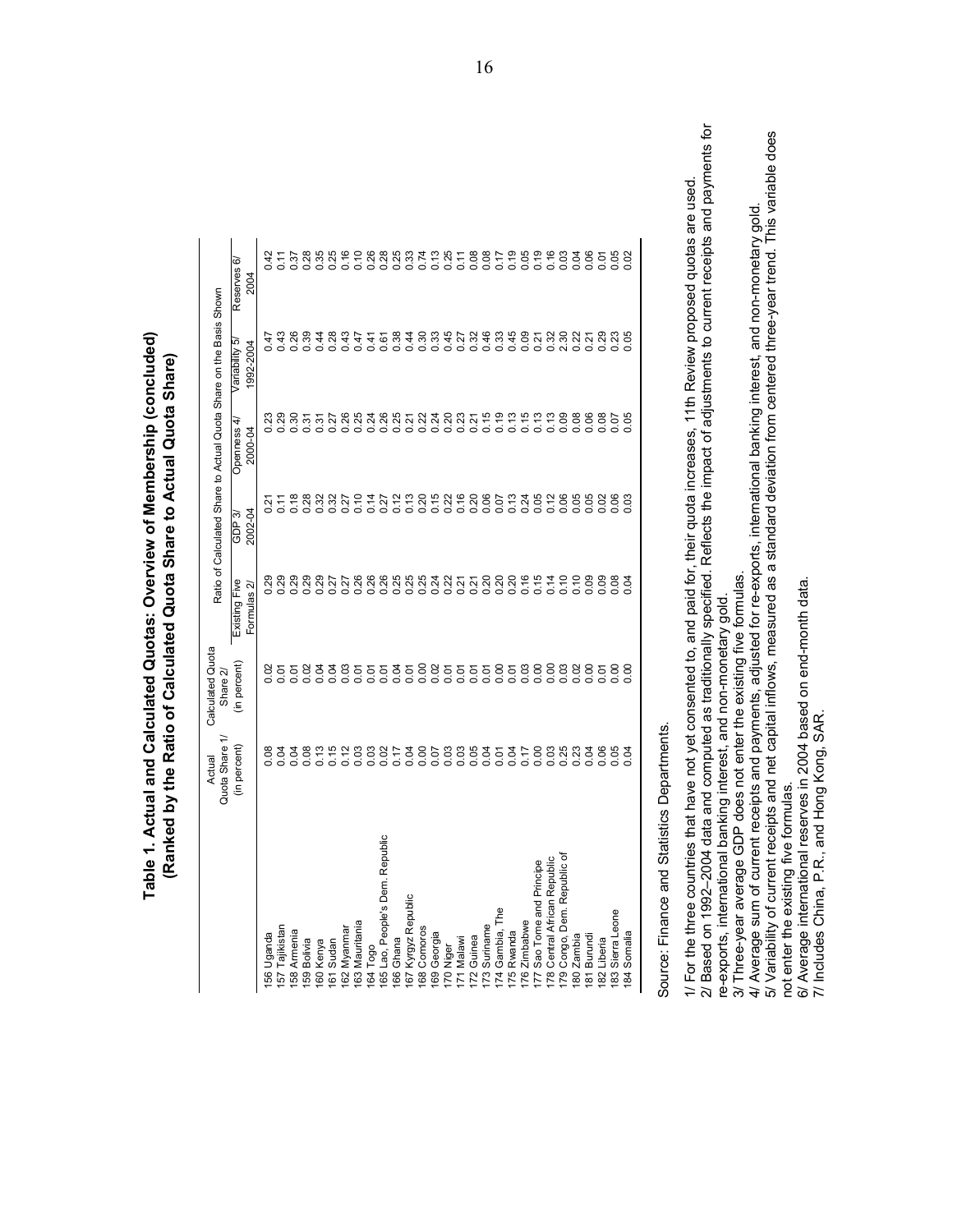| Greater than 40 percent                                                                                                                                                                                                                                                                                                                                | Greater than 50 percent                                                                                                                                                                                                                                              | Greater than 60 percent                                                                                                                                                                                                                      |
|--------------------------------------------------------------------------------------------------------------------------------------------------------------------------------------------------------------------------------------------------------------------------------------------------------------------------------------------------------|----------------------------------------------------------------------------------------------------------------------------------------------------------------------------------------------------------------------------------------------------------------------|----------------------------------------------------------------------------------------------------------------------------------------------------------------------------------------------------------------------------------------------|
| Luxembourg<br>Singapore<br>Ireland<br>Korea<br>San Marino<br><b>Equatorial Guinea</b><br><b>Bahrain</b><br>Estonia<br>Malaysia<br>Lebanon<br><b>Botswana</b><br>Thailand<br>China<br>Oman<br>Turkey<br><b>United Arab Emirates</b><br>Mexico<br>Spain<br>Timor-Leste<br><b>Maldives</b><br>Angola<br>Lithuania<br>Denmark<br>Czech Republic<br>Vietnam | Luxembourg<br>Singapore<br>Ireland<br>Korea<br>San Marino<br><b>Equatorial Guinea</b><br><b>Bahrain</b><br>Estonia<br>Malaysia<br>Lebanon<br><b>Botswana</b><br>Thailand<br>China<br>Oman<br>Turkey<br><b>United Arab Emirates</b><br>Mexico<br>Spain<br>Timor-Leste | Luxembourg<br>Singapore<br>Ireland<br>Korea<br>San Marino<br><b>Equatorial Guinea</b><br><b>Bahrain</b><br>Estonia<br>Malaysia<br>Lebanon<br><b>Botswana</b><br>Thailand<br>China<br>Oman<br>Turkey<br><b>United Arab Emirates</b><br>Mexico |
|                                                                                                                                                                                                                                                                                                                                                        |                                                                                                                                                                                                                                                                      |                                                                                                                                                                                                                                              |

**Table 2. Countries Underrepresented by over 40, 50, and 60 Percent Relative to Existing Quota Formulas** 1/

Source: Finance Department.

1/ Underrepresention is calculated as the ratio of calculated quota share based on existing formulas to actual quota share. Based on data updated through 2004.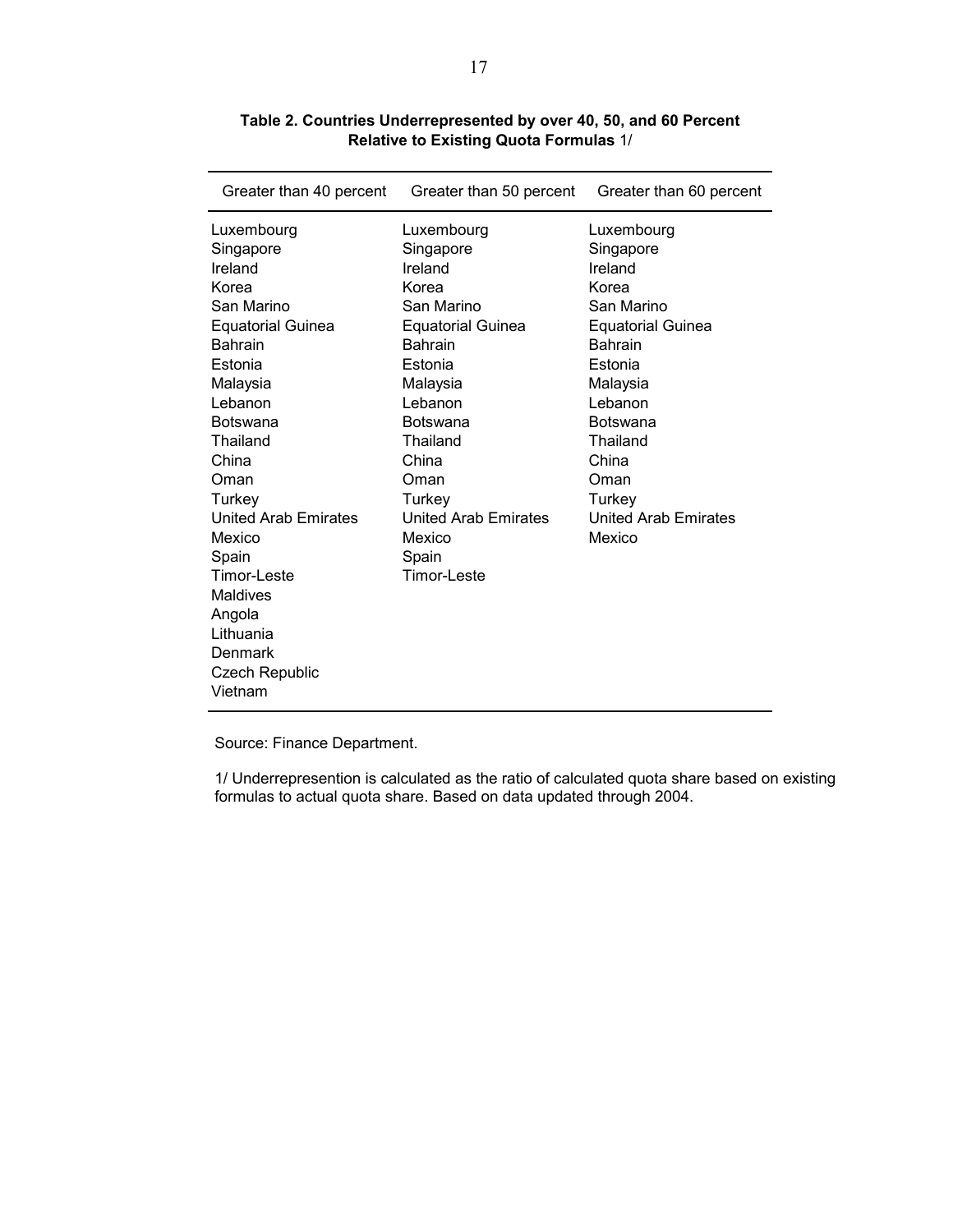#### **Table 3. Countries Underrepresented by over 40, 50, and 60 Percent Relative to Existing Formulas and by Four Variables Relevant for Quota Calculations** 1/ 2/

| Greater than 40 percent | Greater than 50 percent | Greater than 60 percent |  |  |
|-------------------------|-------------------------|-------------------------|--|--|
| Korea                   | Korea                   | Korea                   |  |  |
| China                   | China                   | China                   |  |  |
| Turkey                  | Turkey                  | Turkey                  |  |  |
| Mexico                  | Mexico                  | Mexico                  |  |  |

Source: Finance Department.

1/ Underrepresention is calculated relative to actual quota share. Based on data updated through 2004.

2/ Variables are (a) three-year average GDP, (b) reserves, (c) openness, and (d) variability of current receipts plus net capital flows. Variables (b) and (c) enter the existing formulas.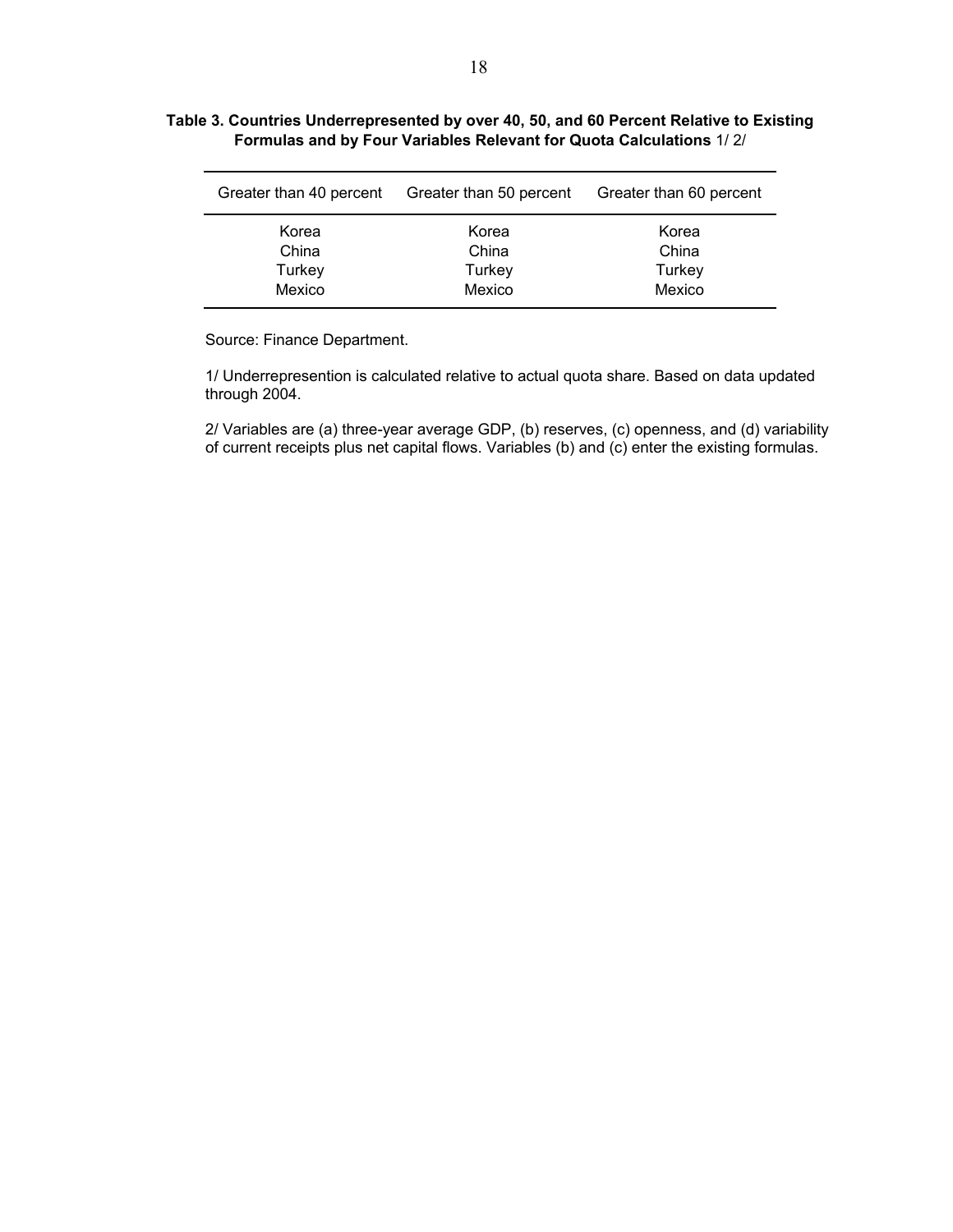| Greater than 40 percent  | Greater than 50 percent  | Greater than 60 percent     |  |  |
|--------------------------|--------------------------|-----------------------------|--|--|
| Singapore                | Singapore                | Singapore                   |  |  |
| Ireland                  | Ireland                  | Ireland                     |  |  |
| Korea                    | Korea                    | Korea                       |  |  |
| <b>Equatorial Guinea</b> | <b>Equatorial Guinea</b> | <b>Equatorial Guinea</b>    |  |  |
| Estonia                  | Estonia                  | Estonia                     |  |  |
| Malaysia                 | Malaysia                 | Malaysia                    |  |  |
| Lebanon                  | Lebanon                  | Lebanon                     |  |  |
| Botswana                 | Botswana                 | Botswana                    |  |  |
| Thailand                 | Thailand                 | Thailand                    |  |  |
| China                    | China                    | China                       |  |  |
| Oman                     | Oman                     | Oman                        |  |  |
| Turkey                   | Turkey                   | Turkey                      |  |  |
| United Arab Emirates     | United Arab Emirates     | <b>United Arab Emirates</b> |  |  |
| Mexico                   | Mexico                   | Mexico                      |  |  |
| Spain                    | Spain                    |                             |  |  |
| Lithuania                |                          |                             |  |  |
| Denmark                  |                          |                             |  |  |
| Czech Republic           |                          |                             |  |  |

**Table 4. Countries Underrepresented by over 40, 50, and 60 Percent Relative to Existing Formulas and by at Least Three of Four Variables Relevant for Quota Calculations** 1/ 2/

Source: Finance Department.

1/ Underrepresention is calculated relative to actual quota share. Based on data updated through 2004.

2/ Variables are (a) three-year average GDP, (b) reserves, (c) openness, and (d) variability of current receipts plus net capital flows. Variables (b) and (c) enter the existing formulas.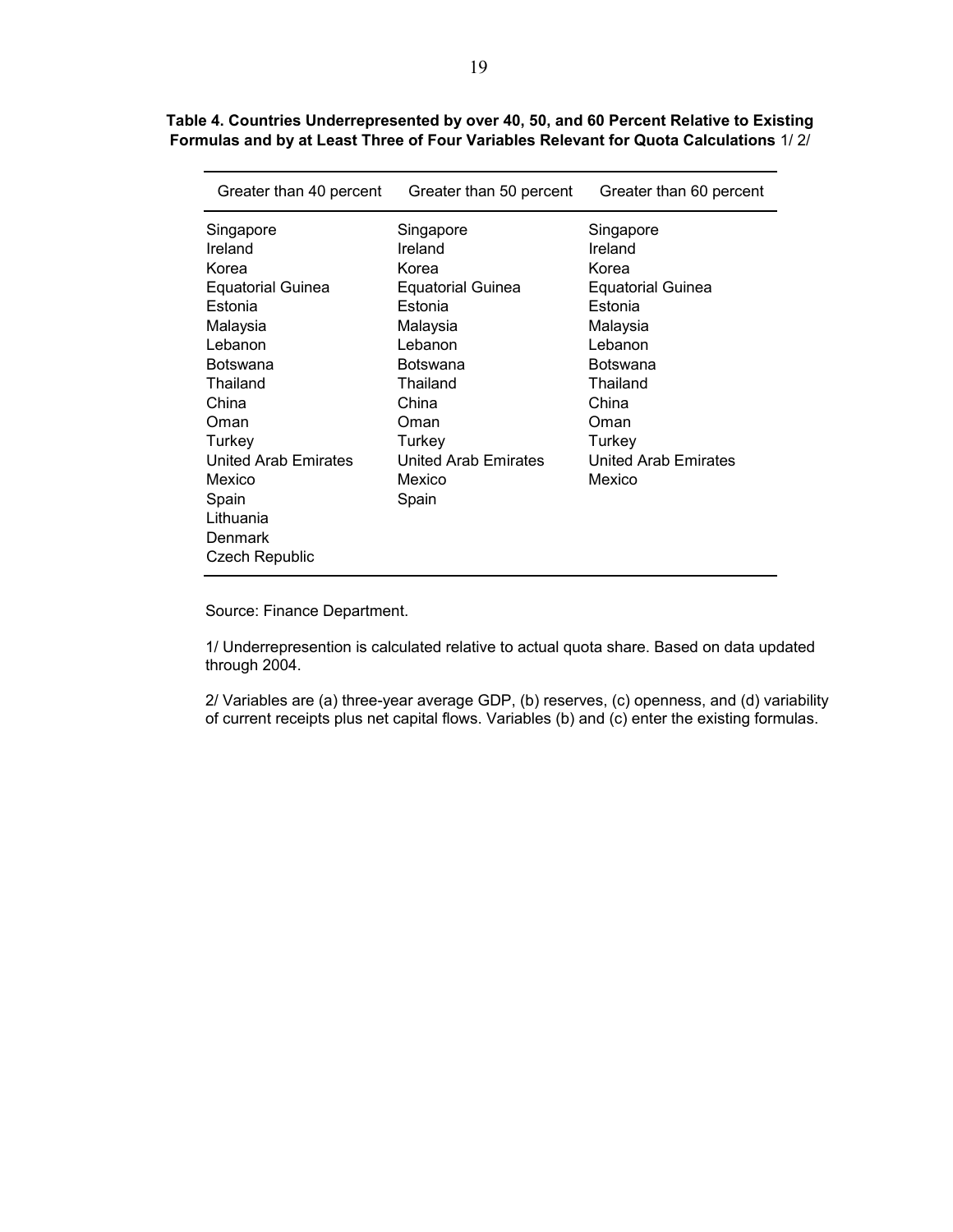#### **Table 5. Countries Underrepresented by over 40, 50, and 60 Percent Relative to Existing Formulas and by at Least Three of Four Variables Relevant for Quota Calculations plus a Ratio of Three-Year Average GDP Share to Actual Quota Share Greater than 0.75** 1/ 2/

| Greater than 40 percent | Greater than 50 percent | Greater than 60 percent |  |  |
|-------------------------|-------------------------|-------------------------|--|--|
| Ireland                 | Ireland                 | Ireland                 |  |  |
| Korea                   | Korea                   | Korea                   |  |  |
| Estonia                 | Estonia                 | Estonia                 |  |  |
| Thailand                | Thailand                | Thailand                |  |  |
| China                   | China                   | China                   |  |  |
| Turkey                  | Turkey                  | Turkey                  |  |  |
| United Arab Emirates    | United Arab Emirates    | United Arab Emirates    |  |  |
| Mexico                  | Mexico                  | Mexico                  |  |  |
| Spain                   | Spain                   |                         |  |  |

Source: Finance Department.

1/ Underrepresention is calculated relative to actual quota share. Based on data updated through 2004.

2/ Variables are (a) three-year average GDP, (b) reserves, (c) openness, and (d) variability of current receipts plus net capital flows. Variables (b) and (c) enter the existing formulas.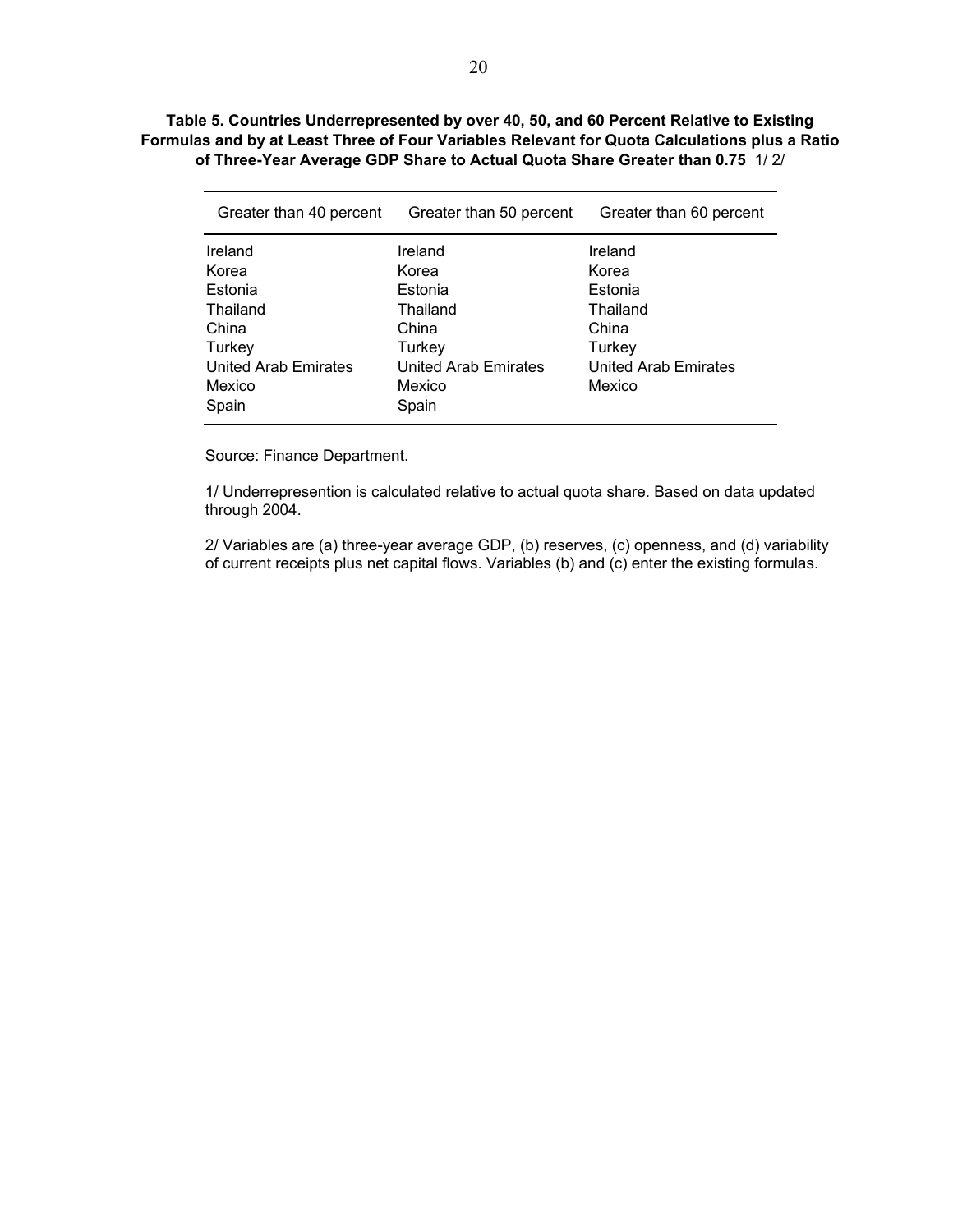#### **Table 6. Countries Underrepresented by over 40, 50, and 60 Percent Relative to Existing Quota Formulas and According to the Cooper Formula** 1/ 2/

| Greater than 40 percent                                                                                                                                                                                                                           | Greater than 50 percent                                                                                                                                                                                                                                  | Greater than 60 percent                                                                                                                                                                                     |
|---------------------------------------------------------------------------------------------------------------------------------------------------------------------------------------------------------------------------------------------------|----------------------------------------------------------------------------------------------------------------------------------------------------------------------------------------------------------------------------------------------------------|-------------------------------------------------------------------------------------------------------------------------------------------------------------------------------------------------------------|
| Luxembourg<br>Singapore<br>Ireland<br>Korea<br>San Marino<br><b>Equatorial Guinea</b><br><b>Bahrain</b><br>Estonia<br>Lebanon<br>Botswana<br>Thailand<br>China<br>Oman<br>Turkey<br><b>United Arab Emirates</b><br>Mexico<br>Spain<br>Timor-Leste | Luxembourg<br>Singapore<br>Ireland<br>Korea<br>San Marino<br><b>Equatorial Guinea</b><br><b>Bahrain</b><br>Estonia<br>Lebanon<br><b>Botswana</b><br>Thailand<br>China<br>Oman<br>Turkey<br><b>United Arab Emirates</b><br>Mexico<br>Spain<br>Timor-Leste | Luxembourg<br>Singapore<br>Ireland<br>Korea<br>San Marino<br>Equatorial Guinea<br><b>Bahrain</b><br>Estonia<br>Lebanon<br>Botswana<br>Thailand<br>China<br>Oman<br>Turkey<br>United Arab Emirates<br>Mexico |
| Angola<br>Denmark                                                                                                                                                                                                                                 |                                                                                                                                                                                                                                                          |                                                                                                                                                                                                             |

Source: Finance Department.

1/ Underrepresention is calculated relative to actual quota share. Based on data updated through 2004.

2/ Cooper formula is calculated as 2/3 average GDP share plus 1/3 variability of current receipts plus net capital flows.